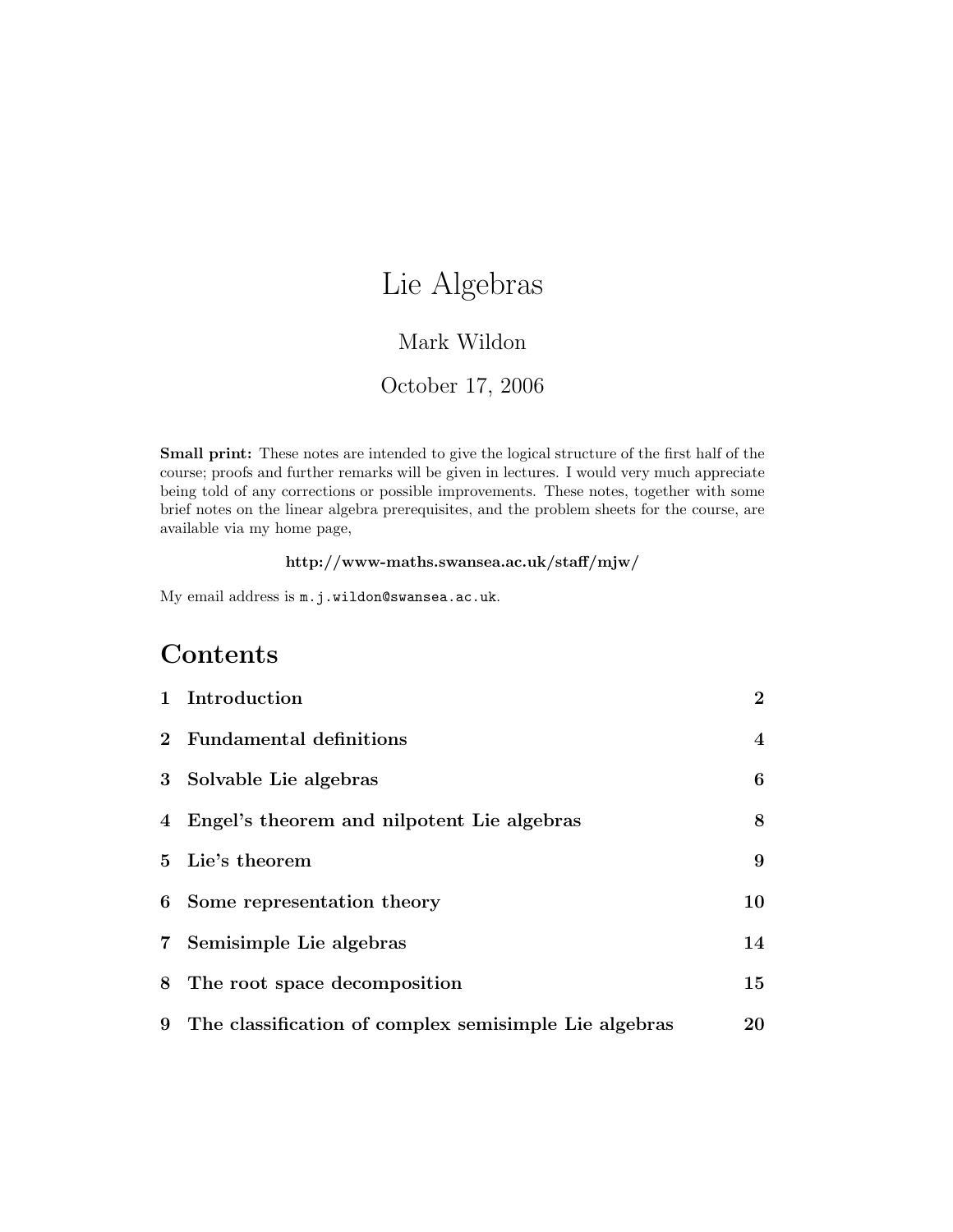## 1 Introduction

**Challenge 1.1.** Let  $n \geq 1$  and let x, y be square matrices with entries in  $\mathbb{C}$ . Suppose that  $xy - yx$  commutes with x and y. Show that  $xy - yx$  is nilpotent; that is,  $(xy - yx)^r = 0$  for some  $r > 0$ .

If you solve this problem, you'll have succeeding in finding the main idea needed to prove a major result in the theory of Lie algebras. (See Theorem 5.2.)

Convention 1.2. Vector spaces in this course are always finite-dimensional. Throughout F will be a field.

**Definition 1.3.** A Lie algebra over a field F is an F-vector space L together with a map

$$
[-,-]: L \times L \to L
$$

satisfying the following properties:

- $(1)$  [−, −] is bilinear,
- (2)  $[x, x] = 0$  for all  $x \in L$ ; anticommutativity,
- (3)  $[x, [y, z]] + [y, [z, x]] + [z, [x, y]] = 0$  for all  $x, y, z \in L$ ; the *Jacobi identity*.

One says  $[x, y]$  is the Lie bracket or commutator of x and y.

Some motivation for this definition will be given later. For now we merely show that there are some interesting examples.

**Example 1.4.** Let V be an F-vector space. Let  $\mathbf{g} | (V)$  be the vector space of linear maps  $V \to V$ . Define  $[-,-]$  on  $\mathsf{gl}(V)$  by

$$
[x,y]=x\circ y-y\circ x
$$

where  $\circ$  is composition of maps. This Lie algebra is known as the general linear algebra.

Sometimes it is convenient to fix a basis and work with matrices rather than linear maps. If we do this, we get:

**Example 1.4'.** Let  $\mathsf{gl}_n(F)$  be the vector space of all  $n \times n$  matrices with entries in F. Define the Lie bracket by

$$
[x, y] = xy - yx
$$

where xy is the product of the matrices x and y. As a vector space  $\mathsf{gl}_n(F)$ has as a basis the 'matrix units'  $e_{ij}$  for  $1 \leq i, j \leq n$ . When calculating with this basis, the formula

$$
[e_{ij}, e_{kl}] = \delta_{jk} e_{il} - \delta_{il} e_{kj}
$$

is often useful.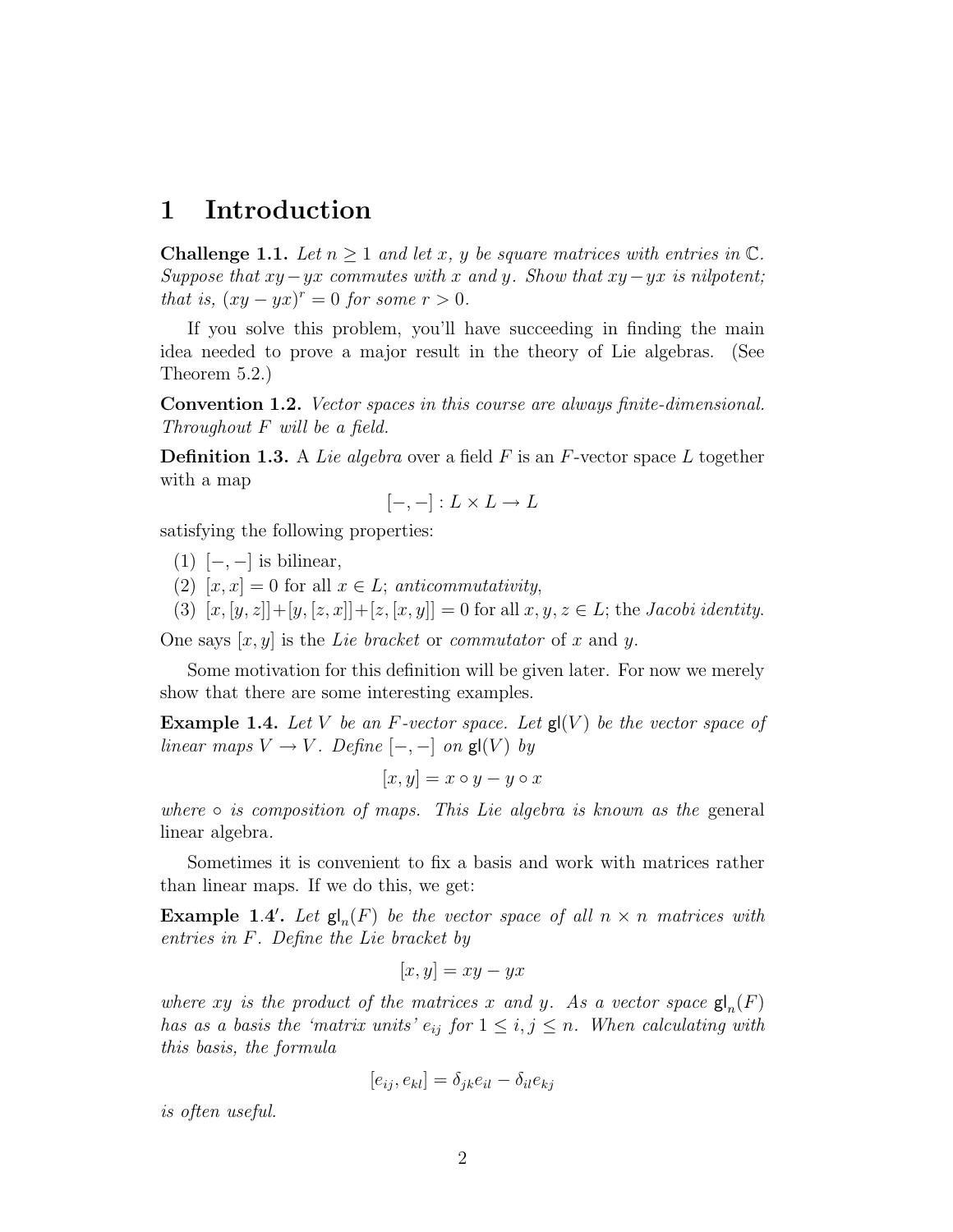**Example 1.5.** Let  $F = \mathbb{R}$ . Let  $L = \mathbb{R}^3$  and define  $[-,-] : \mathbb{R}^3 \to \mathbb{R}^3$  by  $[x, y] = x \wedge y$ , the cross-product of vectors.

**Example 1.6.** Let V be an F-vector space. Define the Lie bracket on V by  $[x, y] = 0$  for all  $x, y \in V$ . Then V is a Lie algebra. Such Lie algebras are said to be abelian.

#### Some motivation for Lie algebras (non-examinable)

Lie algebras were discovered by Sophus Lie<sup>1</sup> (1842–1899) while he was attempting to classify certain 'smooth' subgroups of general linear groups. The groups he considered are now called Lie groups. He found that by taking the tangent space at the identity element of such a group, one obtained a Lie algebra. Questions about the group could be reduced to questions about the Lie algebra, in which form they usually proved more tractable.

Example 1.7. Let

$$
SL_2(\mathbb{R}) = \left\{ \begin{pmatrix} a & b \\ c & d \end{pmatrix} : ad - bc = 1 \right\}.
$$

We ask, given a  $2 \times 2$  matrix x, when is  $I + \varepsilon x \in SL_2(\mathbb{R})$ ? If we neglect terms in  $\varepsilon^2$  we get the statement

 $I + \varepsilon x \in SL_2(\mathbb{R}) \iff \text{tr } x = 0;$ 

this defines the Lie algebra  $\mathsf{sl}_2(\mathbb{R})$ .

We refer to this kind of argument as an argument by 'naïve calculus'. The main disadvantage of the naïve approach is that it doesn't explain how the Lie bracket on  $\mathsf{sl}_2(\mathbb{R})$  comes from the group multiplication in  $SL_2(\mathbb{R})$ . For a short explanation of this, accessible to those who know a small amount about tangent spaces to manifolds, see Theorem 3.18 in Baker, Matrix Groups.

**Example 1.8.** Let  $GL_n(\mathbb{R})$  be the group of invertible  $n \times n$  matrices with entries in  $\mathbb R$ . Let S be an element of  $\text{GL}_n(\mathbb R)$  and let

$$
G_S(\mathbb{R}) = \left\{ X \in \mathrm{GL}_n(\mathbb{R}) : X^t S X = S \right\}
$$

where  $x^t$  is the transpose of the matrix x. Then  $G_S(\mathbb{R})$  is a group. The associated Lie algebra is

$$
\mathsf{gl}_S(\mathbb{R}) = \left\{ x \in \mathsf{gl}_n(\mathbb{R}) : x^t S + S x = 0 \right\}.
$$

<sup>1</sup>From www-groups.docs.st-and.ac.uk/∼history/Mathematicians/Lie.html: 'It was during the year 1867 that Lie had his first brilliant new mathematical idea. It came to him in the middle of the night and, filled with excitement, he rushed to see his friend Ernst Motzfeldt, woke him up and shouted:— "I have found it, it is quite simple!"'

History does not record Motzfeldt's reaction.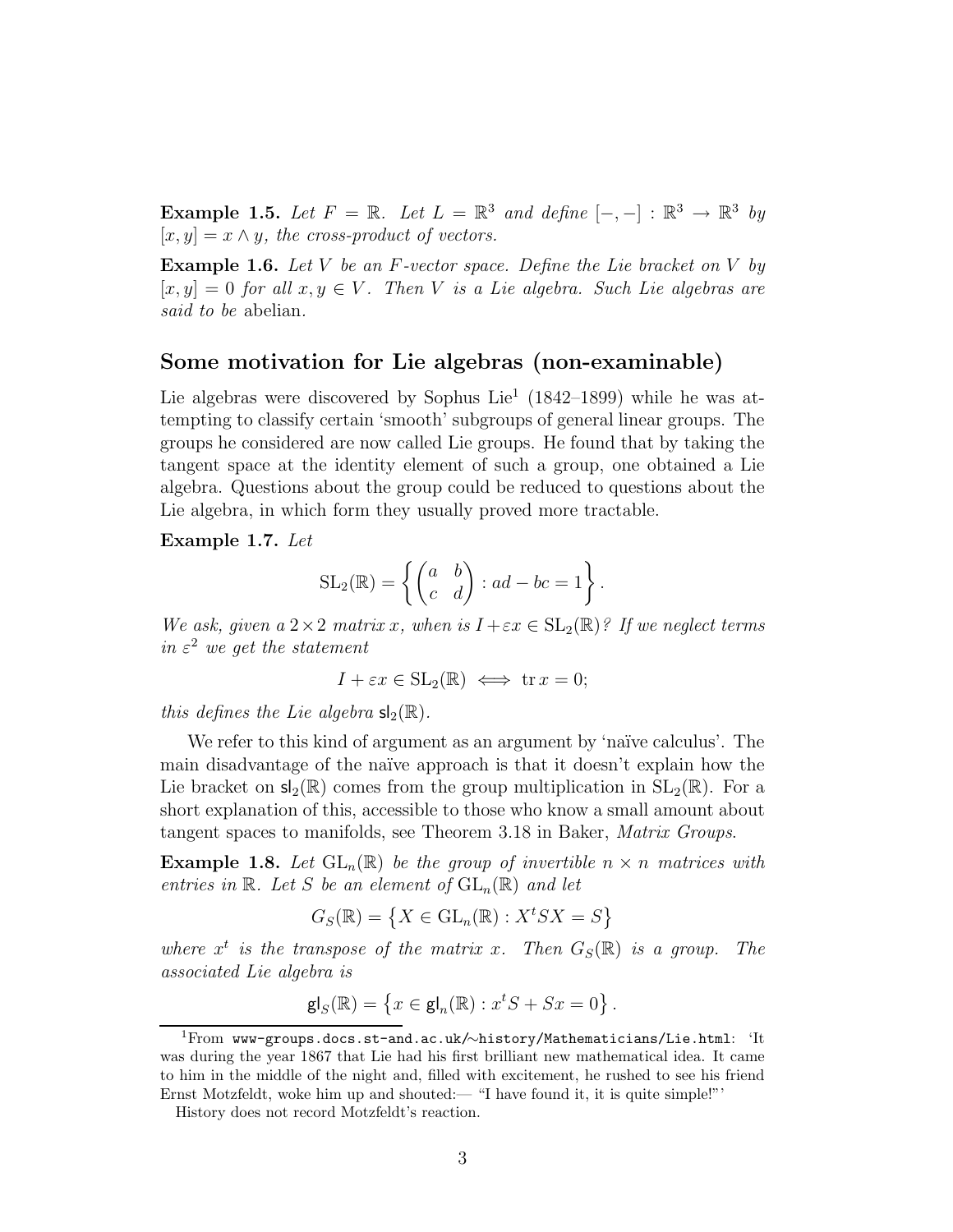## 2 Fundamental definitions

**Example 2.1.** Certain subspaces of  $\mathsf{gl}_n(F)$  turn out to be Lie algebras in their own right.

- (i) Let  $\mathsf{sl}_n(F)$  be the vector subspace of  $\mathsf{gl}_n(F)$  consisting of all matrices with trace 0. This is known as the special linear algebra.
- (ii) Let  $\mathbf{b}_n(F)$  be the vector subspace of  $\mathbf{g} \vert_n(F)$  consisting of all uppertriangular matrices.
- (iii) Let  $\mathsf{n}_n(F)$  be the vector subspace of  $\mathsf{b}_n(F)$  consisting of all strictly uppertriangular matrices.

Example 2.1 suggests we should make the following definition.

**Definition 2.2.** Let L be a Lie algebra. A Lie subalgebra of L is a vector subspace  $M \subseteq L$  such that  $[M, M] \subseteq M$ ; that is,  $[x, y] \in M$  for all  $x, y \in M$ .

A Lie subalgebra is a Lie algebra in its own right.

**Definition 2.3.** Let L be a Lie algebra. An *ideal* of L is a vector subspace  $M \subseteq L$  such that  $[L, M] \subseteq M$ ; that is,  $[x, y] \in M$  for all  $x \in L$ ,  $y \in M$ .

Definition 2.4. The *centre* of a Lie algebra L is

$$
Z(L) = \{ x \in L : [x, y] = 0 \text{ for all } y \in L \}.
$$

If  $[x, y] = 0$  we say that x and y commute, so the centre consists of those elements which commute with every element of L. So  $L = Z(L)$  if and only if L is abelian.

Example 2.5. An ideal is in particular a subalgebra. But a subalgebra need not be an ideal. For instance if  $M = b_2(\mathbb{C})$  and  $L = \mathsf{gl}_2(\mathbb{C})$  then M is a subalgebra of L, but not an ideal.

Whenever one has a collection of objects (here Lie algebras), one should expect to define maps between them. The interesting maps are those that are structure preserving.

**Definition 2.6.** Let L and M be Lie algebras. A linear map  $\varphi: L \to M$  is a Lie algebra homomorphism if

$$
\varphi([x, y]) = [\varphi(x), \varphi(y)] \text{ for all } x, y \in L.
$$

A bijective Lie algebra homomorphism is an isomorphism.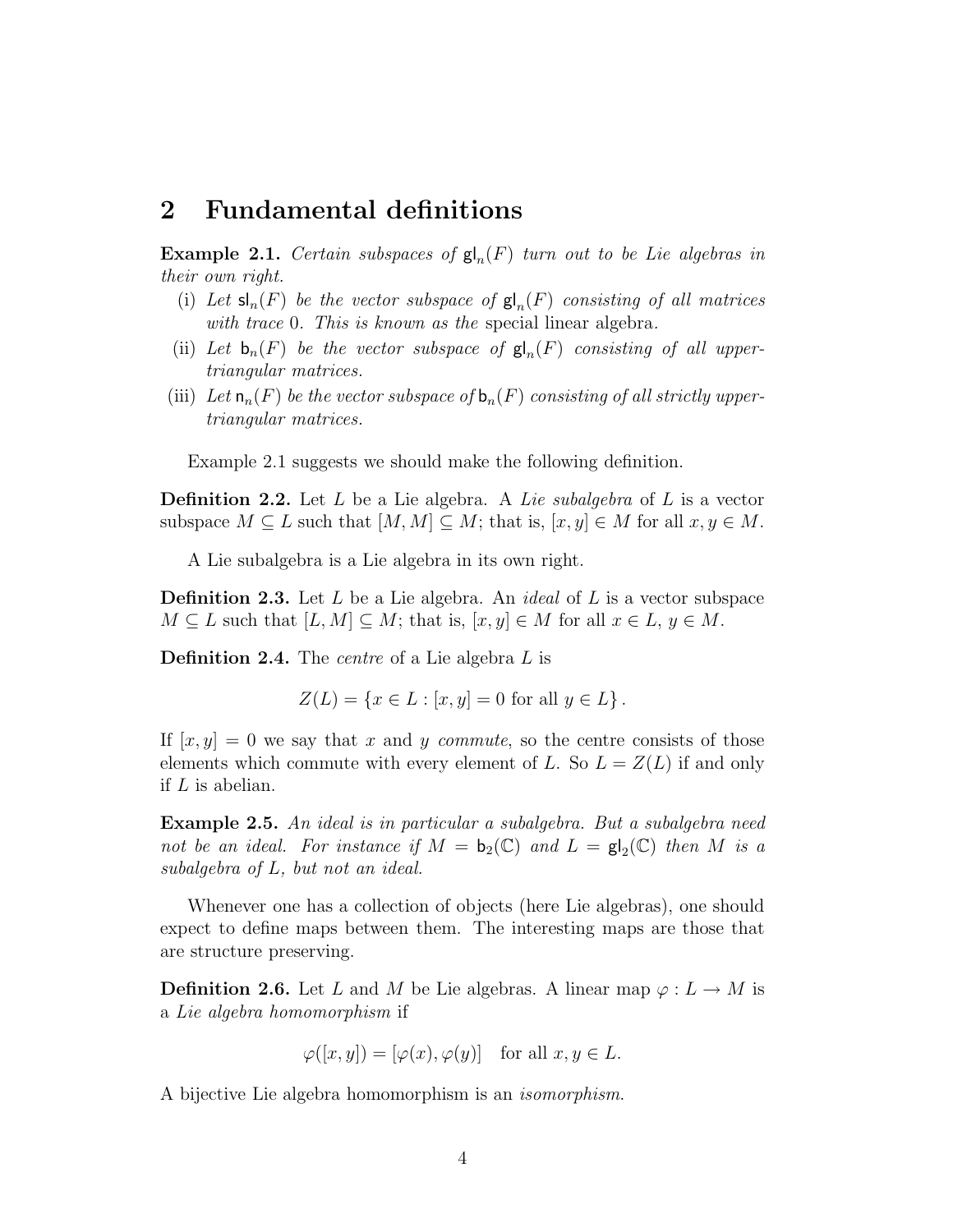**Lemma 2.7.** Let  $\varphi: L \to M$  be a Lie algebra homomorphism. Then ker  $\varphi$ is an ideal of L and im  $\varphi$  is a subalgebra of M.

Example 2.8 (The adjoint homomorphism). Let L be a Lie algebra. Define ad :  $L \to \mathsf{gl}(L)$  by ad  $x = [x, -]$ ; that is,  $(\text{ad } x)(y) = [x, y]$  for  $y \in L$ . Then ad is a Lie algebra homomorphism.

Suppose that L is a Lie algebra with vector space basis  $x_1, \ldots, x_n$ . By bilinearity, the Lie bracket on L is determined by the Lie brackets  $[x_i, x_j]$  for  $1 \leq i, j \leq n$ . Define constants  $c_{ijk}$  for  $1 \leq i, j, k \leq n$  by

$$
[x_i, x_j] = \sum_{k=1}^n c_{ijk} x_k.
$$

The  $c_{ijk}$  are the *structure constants of L* with respect to the basis  $x_1, \ldots, x_n$ .

**Lemma 2.9.** The Lie algebras  $L$  and  $M$  are isomorphic if and only if they have bases affording the same structure constants.

Structure constants depend on the choice of basis! If two Lie algebras <sup>2</sup> have different structure constants with respect to some chosen bases, they might still be isomorphic, since a different choice of bases might make the structure constants equal.

In practice, one specifies structure constants slightly informally.

**Example 2.10.** Will determine the structure constants of  $b_2(\mathbb{C})$  with respect to some chosen basis.

As expected, there are quotient Lie algebras and isomorphism theorems

**Lemma 2.11.** Let L be a Lie algebra and let I be an ideal of L. The quotient vector space  $L/I$  is a Lie algebra with Lie bracket defined by

$$
[x+I, y+I] = [x, y] + I.
$$

**Theorem 2.12** (First isomorphism theorem). Let L and M be Lie algebras and let  $\varphi: L \to M$  be a Lie algebra homomorphism. Then ker  $\varphi$  is an ideal of L and L/ ker  $\varphi \cong \text{im } \varphi$ .

For example,  $L/Z(L) \cong \text{im} \text{ ad } \subseteq \textbf{gl}(L)$ . This shows that, modulo its centre, any Lie algebra is isomorphic to a subalgebra of some general linear algebra.

**Lemma 2.13** (Second isomorphism theorem). Let I and J be ideals of a Lie algebra L. Then  $I + J$  and  $I \cap J$  are ideals and  $(I + J)/J \cong I/(I \cap J)$ .

<sup>2</sup>Dangerous bend ahead.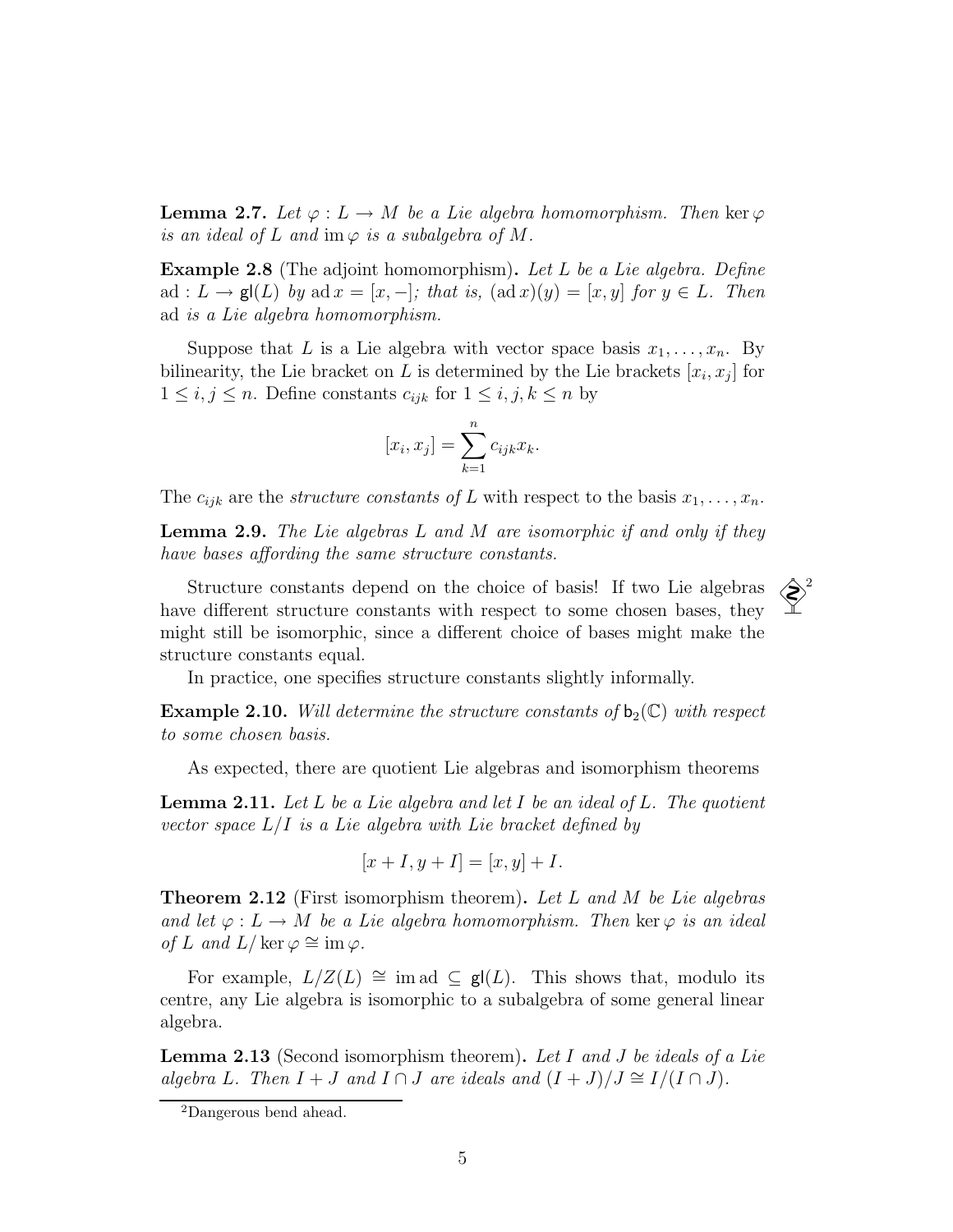#### Some low-dimensional Lie algebras

To get a little more practice at working with Lie algebras we attempt to classify Lie algebras of small dimension. Depending on how time is going some of the results below may be omitted.

Any 1-dimensional Lie algebra is abelian, so up to isomorphism, there is just one 1-dimensional Lie algebra over any given field.

Theorem 2.14. If L is a 2-dimensional non-abelian Lie algebra then L has a basis x, y such that  $[x, y] = x$ . Thus up to isomorphism there are exactly two 2-dimensional Lie algebras over any given field.

Recall from the first problem sheet that if  $L$  is a Lie algebra, then the derived algebra L' is the linear span of the brackets  $[a, b]$  for  $a, b \in L$ .

**Theorem 2.15.** Suppose that  $L$  is a 3-dimensional Lie algebra such that  $L'$ is 1-dimensional and L' is not contained in  $Z(L)$ . Then L has a basis  $x, y, z$ such that z is central and  $[x, y] = x$ .

**Lemma 2.16.** Suppose that  $L$  is a 3-dimensional Lie algebra such that  $L'$  is 2-dimensional. Then L' is abelian. If  $x \in L \backslash L'$  then ad x acts on L' as an invertible linear transformation.

Theorem 2.17. Suppose that L is a 3-dimensional complex Lie algebra such that  $L' = L$ . Then  $L \cong sl_2(\mathbb{C})$ .

Putting these results together with question 5 on sheet 1 and question 4 on sheet 2 will give a classification of all 3-dimensional Lie algebras.

For comparison, the classification of 4-dimensional complex Lie algebras, while known in principle, is still the subject of ongoing research. In one description there are 8 'one-off' Lie algebras and 6 infinite families.

## 3 Solvable Lie algebras

**Lemma 3.1.** Suppose that I is an ideal of L. Then  $L/I$  is abelian if and only if  $I$  contains the derived algebra  $L'$ .

**Definition 3.2.** Let L be a Lie algebra. The *derived series* of L is the series with terms

$$
L^{(1)} = L'
$$
 and  $L^{(k)} = [L^{(k-1)}, L^{(k-1)}]$  for  $k \ge 2$ .

Then  $L \supseteq L^{(1)} \supseteq L^{(2)} \supseteq \ldots$  We say L is *solvable* if  $L^{(m)} = 0$  for some  $m \ge 1$ .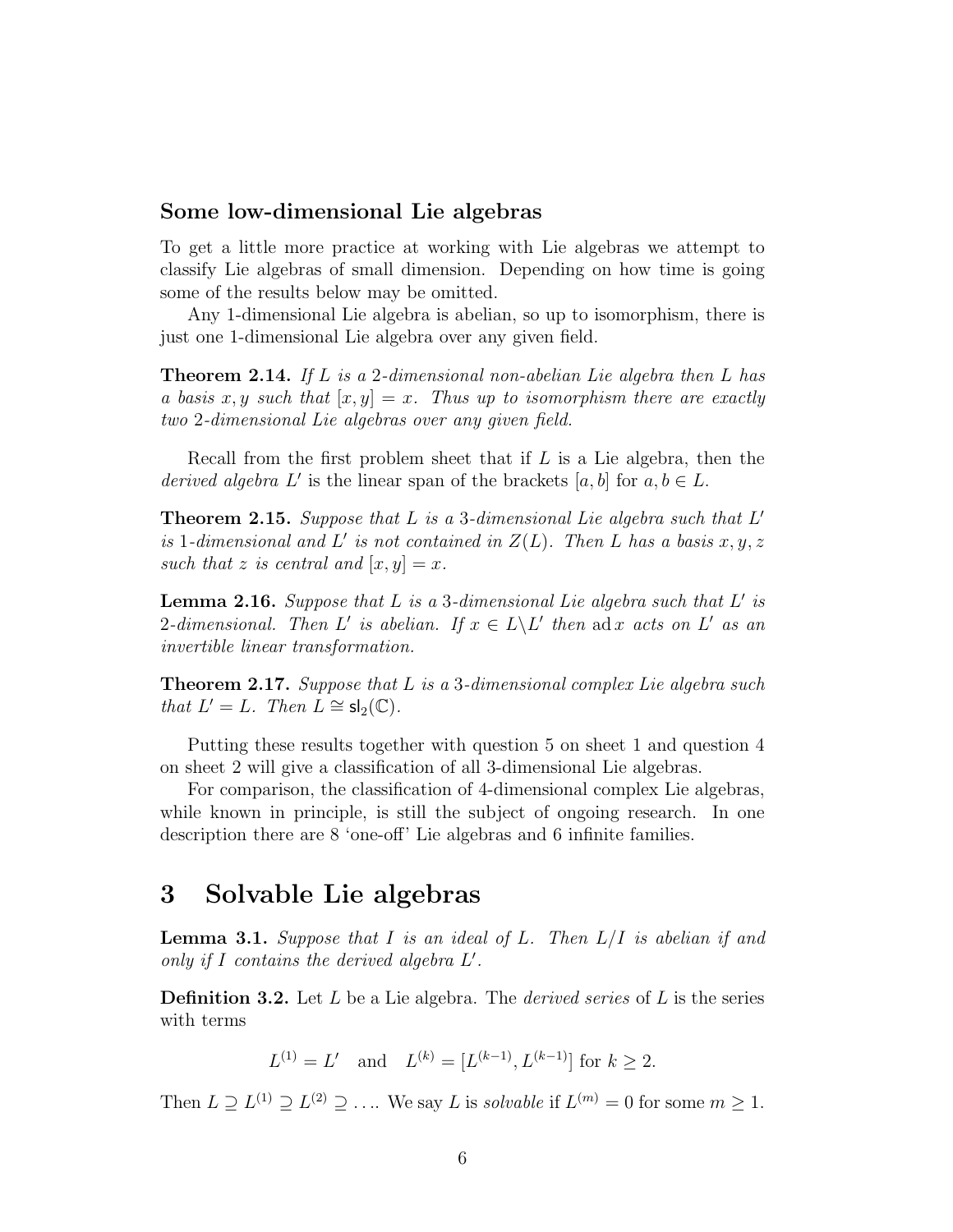Example 3.3. The 2-dimensional non-abelian Lie algebra is solvable over any field. So is the Heisenberg algebra. By question 2 on problem sheet 2,  $sl_2(\mathbb{C})$  is not solvable.

If  $L$  is solvable, then the derived series of  $L$  provides us with an 'approximation' of  $L$  by a finite series of ideals with abelian quotients. This also works the other way around.

**Lemma 3.4.** If  $L$  is a Lie algebra with ideals

$$
L = I_0 \supseteq I_1 \supseteq \ldots \supseteq I_{m-1} \supseteq I_m = 0
$$

such that  $I_{k-1}/I_k$  is abelian for  $1 \leq k \leq m$ , then  $L^{(k)} \subseteq I_k$  for  $1 \leq k \leq m$ . Hence L is solvable.

Thus the derived series of a solvable Lie algebra is its fastest descending series with abelian quotients.

**Lemma 3.5.** Let  $L$  be a Lie algebra.

- (a) Suppose  $L$  is solvable. Then every subalgebra of  $L$  is solvable and every homomorphic image of L is solvable.
- (b) Suppose that L has an ideal I such that I and  $L/I$  are both solvable. Then L is solvable.
- (c) If I and J are solvable ideals of L, then  $I + J$  is a solvable ideal of L.

**Corollary 3.6.** Let L be a Lie algebra. There is a unique solvable ideal of L which contains every solvable ideal of L.

This largest solvable ideal is said to be the *radical* of L and is denoted rad L. The radical will turn out to be an essential tool in helping to describe finite-dimensional Lie algebras.

**Definition 3.7.** A non-zero Lie algebra  $L$  is said to be *semisimple* if it has no non-zero solvable ideals, or, equivalently, if  $rad L = 0$ .

For example,  $sl_2(\mathbb{C})$  is semisimple. The reason for the word 'semisimple' will be revealed shortly.

**Lemma 3.8.** If L is a Lie algebra, then the factor algebra  $L$ /rad L is semisimple.

**Definition 3.9.** A Lie algebra L is *simple* if it has no ideals other than 0 and itself and it is not abelian.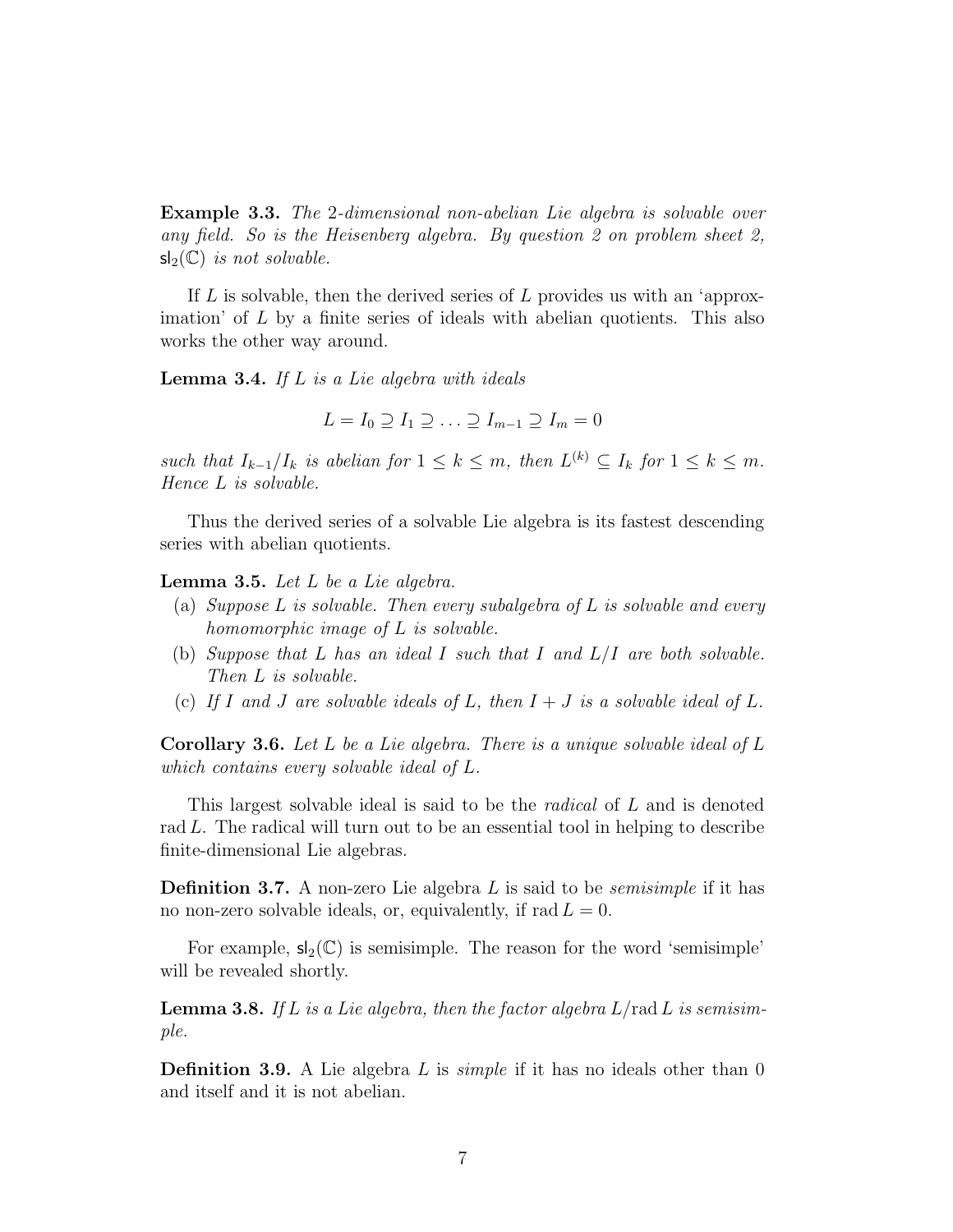The restriction that a simple Lie algebra may not be abelian removes only the 1-dimensional abelian Lie algebra. Without this restriction, this Lie algebra would be simple but not semisimple.

We shall prove later (in §7) that a complex Lie algebra is semisimple if and only if it is a direct sum of simple Lie algebras. So to understand an arbitrary complex Lie algebra we need to

(i) understand the structure of solvable Lie algebras over C, and

(ii) classify the simple Lie algebras over C.

## 4 Engel's theorem and nilpotent Lie algebras

Our first aim is to prove the following.

**Theorem 4.1** (Engel's Theorem). Let V be a vector space. Suppose that  $L$ is a Lie subalgebra of  $\mathsf{gl}(V)$  such that every element of L is a nilpotent linear transformation of V. Then there is a basis of V in which every element of L is represented by a strictly upper triangular matrix.

To prove Engel's Theorem, we adapt the strategy used to prove the analogous result for a single nilpotent linear transformation. Thus the key step is to find a vector v such  $x(v) = 0$  for all  $x \in L$ .

**Lemma 4.2.** Suppose that L is a Lie subalgebra of  $g(V)$ , where V is nonzero, such that every element of  $L$  is a nilpotent linear transformation. Then there is some non-zero  $v \in V$  such that  $x(v) = 0$  for all  $x \in L$ .

There is another way to look at Engel's theorem, which does not depend on the Lie algebra L being given to us as subalgebra of some general linear algebra.

**Definition 4.3.** The *lower central series* of a Lie algebra L is the series with terms

$$
L^1 = L' \quad \text{and} \quad L^k = [L, L^{k-1}] \text{ for } k \ge 2.
$$

Then  $L \supseteq L^1 \supseteq L^2 \supseteq \ldots$  We say L is *nilpotent* if  $L^m = 0$  for some  $m \ge 1$ .

**Example 4.4.** (i) For  $n \geq 1$ , the Lie algebra of strictly upper triangular matrices  $n_n(F)$  is nilpotent. In particular, the Heisenberg Lie algebra is nilpotent.

(ii) A nilpotent Lie algebra is solvable. But a solvable Lie algebra need not be nilpotent. For example  $b_2(\mathbb{C})$  is solvable but not nilpotent.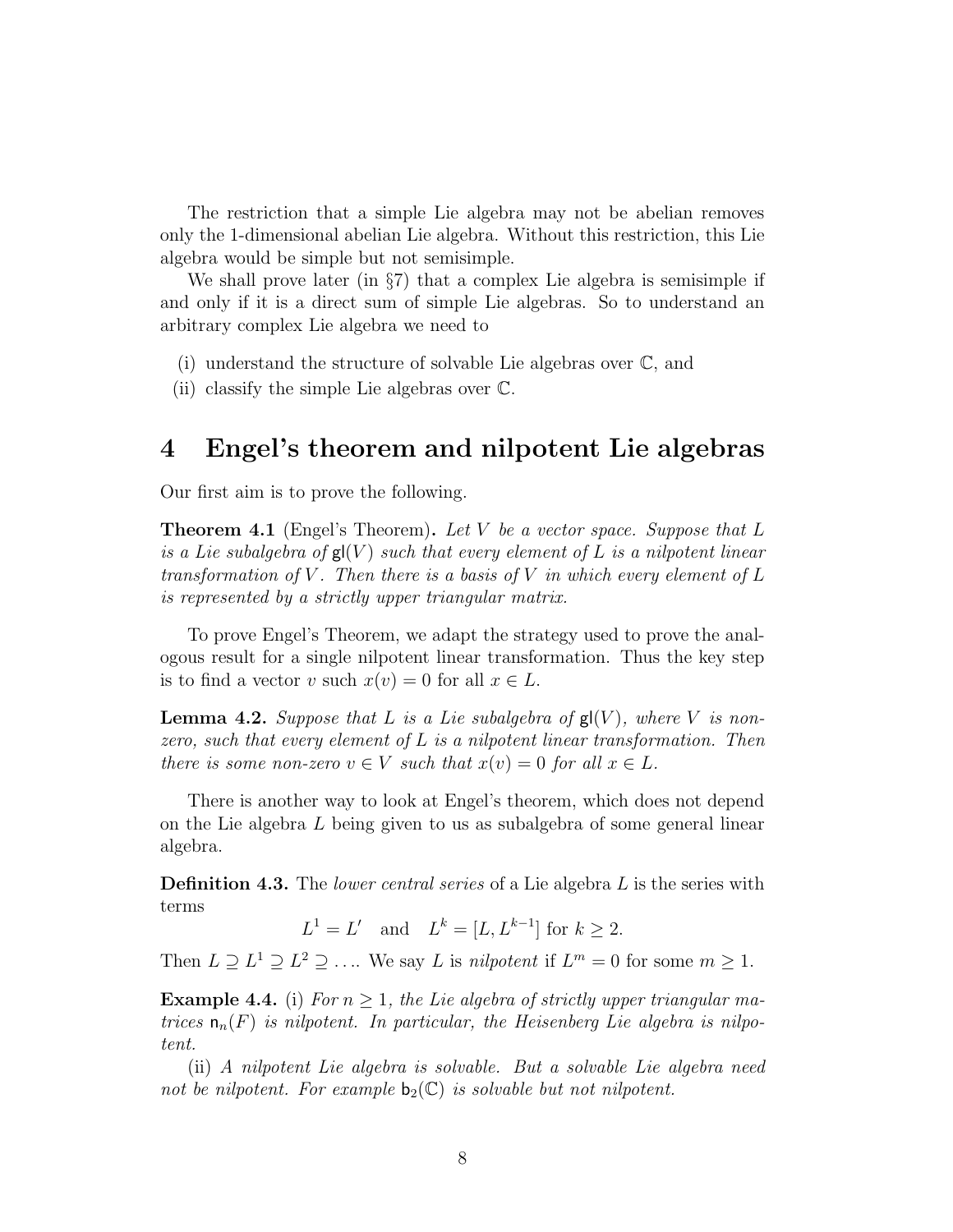**Lemma 4.5.** If L is a Lie algebra then L is nilpotent if and only if  $L/Z(L)$ is nilpotent.

**Theorem 4.6** (Engel's Theorem, second version). A Lie algebra L is nilpotent if and only if for all  $x \in L$  the linear map ad  $x : L \to L$  is nilpotent.

WARNING: It is very tempting to assume that a Lie subalgebra L of  $gl(V)$ is nilpotent if and only if there is a basis of  $V$  in which the elements of  $L$ are all represented by strictly upper-triangular matrices. The 'if' direction is true, because a subalgebra of a nilpotent Lie algebra is nilpotent. However, the 'only if' direction is false.

## 5 Lie's theorem

**Lemma 5.1.** Let V be an vector space and let  $L \subseteq \mathsf{gl}(V)$  be a Lie algebra. Suppose that there is a basis of  $V$  with respect to which every element of  $L$ is represented by an upper-triangular matrix. Then L is solvable.

Thus a necessary condition for  $L$  to be triangularisable is that  $L$  should be solvable. Lie's theorem says that, over C, this necessary condition is also sufficient.

**Theorem 5.2** (Lie's Theorem). Let V be a complex vector space and let  $L \subseteq \mathsf{gl}(V)$  be a Lie algebra. Suppose that L is solvable. Then there is a basis of V in which every element of L is represented by an upper-triangular matrix.

As for Engel's Theorem, the critical step is to find a common eigenvector for all the elements of L.

**Theorem 5.3.** Let V be a complex vector space and let  $L \subseteq \mathsf{gl}(V)$  be a solvable Lie algebra. There exists a non-zero vector  $v \in V$  such that v is a common eigenvector for all the elements of L.

Lie's theorem is the definitive structure theorem on solvable complex Lie algebras. Some corollaries:

**Corollary 5.4.** Let V be a complex vector space and let  $L \subseteq \mathsf{gl}(V)$  be a solvable Lie algebra.

- (i) If  $x \in L'$  then x is a nilpotent endomorphism of V.
- (ii) There is a a chain of L-invariant subspaces of  $V$ ,

 $0 = V_0 \subset V_1 \subset V_2 \ldots \subset V_{n-1} \subset V_n = V$ 

such that dim  $V_k = k$ .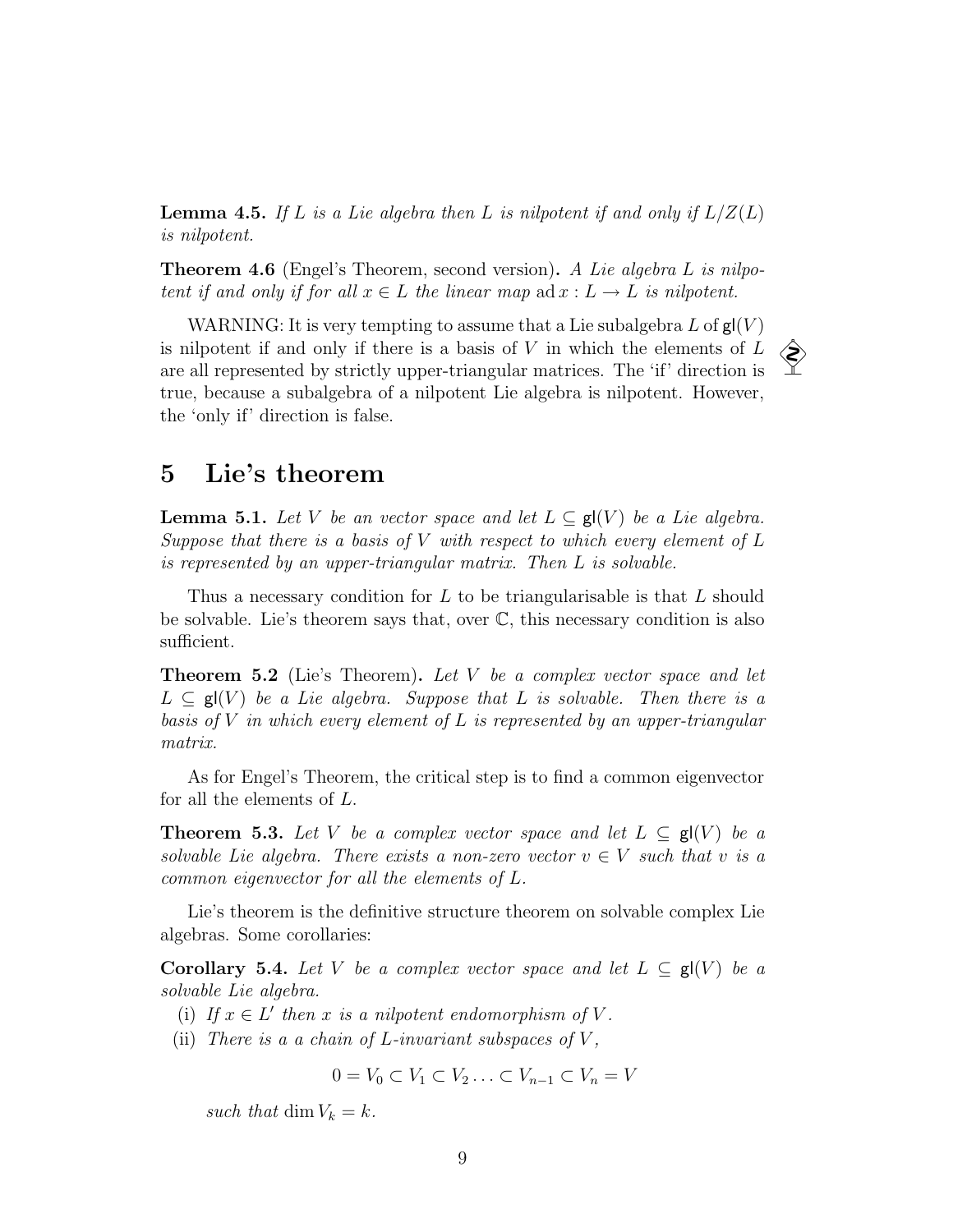Corollary 5.5. Let L be a complex Lie algebra. Then L is solvable if and only if  $L'$  is nilpotent.

Some further applications of Lie's Theorem will be made in §6.

## 6 Some representation theory

**Definition 6.1.** Let L be a Lie algebra over a field  $F$ . A representation of L is a Lie algebra homomorphism

$$
\varphi:L\to {\sf gl}(V)
$$

where V is a finite-dimensional vector space over F. If  $\varphi$  is injective the representation is said to be faithful.

It is usual just to say  $V$  is a representation of  $L$ . This is a useful shorthand, but it puts the emphasis in the wrong place; on its own  $V$  is just a vector space — the important part is the map  $\varphi$ .

Example 6.2. Let L be a a Lie algebra over F.

(i) The map ad :  $L \to \mathbf{gl}(L)$  is a representation of L.

(ii) Suppose L is given as a subalgebra of some  $\mathsf{gl}(V)$ . Then the inclusion map  $L \to \mathbf{gl}(V)$  is a representation of L, the natural representation.

(iii) Let  $V = F$  and define  $\varphi : L \to \mathsf{gl}(V)$  by  $\varphi(x) = 0$  for all  $x \in L$ . This is the trivial representation.

(iv) By question 3(c) on sheet 1, the Lie algebra  $\mathbb{R}^3_\wedge$  has a faithful 3dimensional representation.

**Definition 6.3.** Let  $\varphi: L \to \mathsf{gl}(V)$  be a representation of a Lie algebra L. A subrepresentation of V is a subspace W of V such that  $\varphi(x)(W) \subseteq W$  for all  $x \in L$ . If V is non-zero and has no non-zero proper subrepresentations then  $V$  is said to be *irreducible*, or *simple*.

If  $\varphi: L \to \mathsf{gl}(V)$  is a representation of a Lie algebra L and W is a subrepresentation of V, then the quotient vector space  $V/W$  becomes a representation of L via the map  $\overline{\varphi}: L \to \mathsf{gl}(V/W)$  defined by

$$
\overline{\varphi}(x)(v+W) = \varphi(x)(v) + W.
$$

In the language of representation theory, Theorem 5.3 becomes:

**Theorem 6.4.** Let L be a solvable complex Lie algebra and let  $\varphi: L \to \mathsf{gl}(V)$ be a representation of L. Then V is irreducible if and only if  $\dim V = 1$ .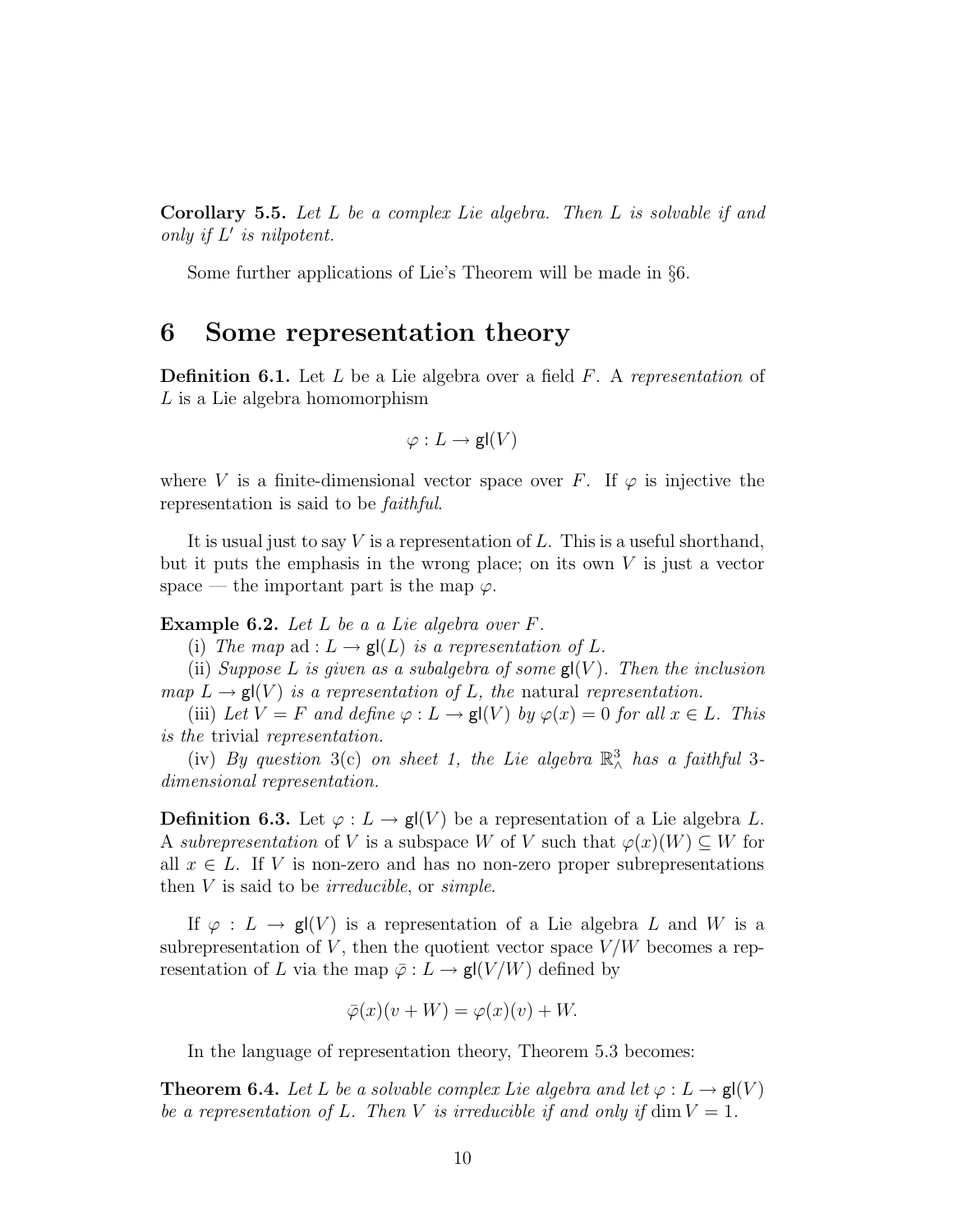Note that the 'if' direction is trivial since a 1-dimensional vector space has no non-trivial proper subspaces. Since it got slightly rushed in lectures, here is a slightly more careful proof of the equivalence of the 'only if' part of Theorem 6.4 with Theorem 5.3.

*Proof.* Suppose that Theorem 5.3 holds and let  $\varphi: L \to \mathsf{gl}(V)$  be a representation of the solvable complex Lie algebra L. The image,  $\varphi(L) \subseteq \mathsf{gl}(V)$ , is a solvable complex Lie algebra, so by Theorem 5.3, there is a vector  $v \in V$ such that  $\varphi(x)(v) \in \langle v \rangle$  for all  $x \in L$ . Thus  $\langle v \rangle$  is a 1-dimensional subrepresentation of V. Hence if V is irreducible, we must have  $V = \langle v \rangle$  and  $\dim V = 1$ .

Conversely, assume that Theorem  $6.4$  is true. Let  $V$  be a complex vector space and let  $L \subseteq gl(V)$  be a solvable Lie algebra. So L has a natural representation on V, via the inclusion map  $L \to gl(V)$ . Let U be a non-zero L-invariant subspace of V of the smallest possible dimension. Then U is an irreducible subrepresentation of V, so by Theorem 6.4, dim  $U = 1$ . Suppose  $U = \langle u \rangle$ . As U is closed under the action of L,  $x(u) \in \langle u \rangle$  for all  $x \in L$ . Thus u is a common eigenvector for the elements of L.  $\Box$ 

We can now prove Theorem 6.4 and hence Lie's Theorem. We need the following two lemmas.

**Lemma 6.5.** Let  $\varphi: L \to \mathsf{gl}(V)$  be a representation of a Lie algebra L. If I is an ideal of L then

$$
\varphi(I)V = \langle \varphi(a)v : a \in I, v \in V \rangle
$$

is a subrepresentation of V .

**Lemma 6.6.** Let  $\varphi : M \to \mathsf{gl}(V)$  be an irreducible representation of a Lie algebra M. If I an ideal of M such that the maps  $\varphi(x): V \to V$  are nilpotent for all  $x \in I$  then  $\varphi(I) = 0$ .

The proof of Theorem 6.4 also needs the solution to Problem 1.1 in the form stated below.

**Lemma 5.0.** Let  $x, y : V \to V$  be linear maps on a complex vector space V. If  $xy - yx$  commutes with x then  $xy - yx$  is nilpotent.

For brevity, if  $\varphi: L \to \mathsf{gl}(V)$  is a representation we may write  $x \cdot v$  rather than  $\varphi(x)(v)$ . In this form, a representation V is known as an L-module. Alternatively, one can define an L-module directly as follows.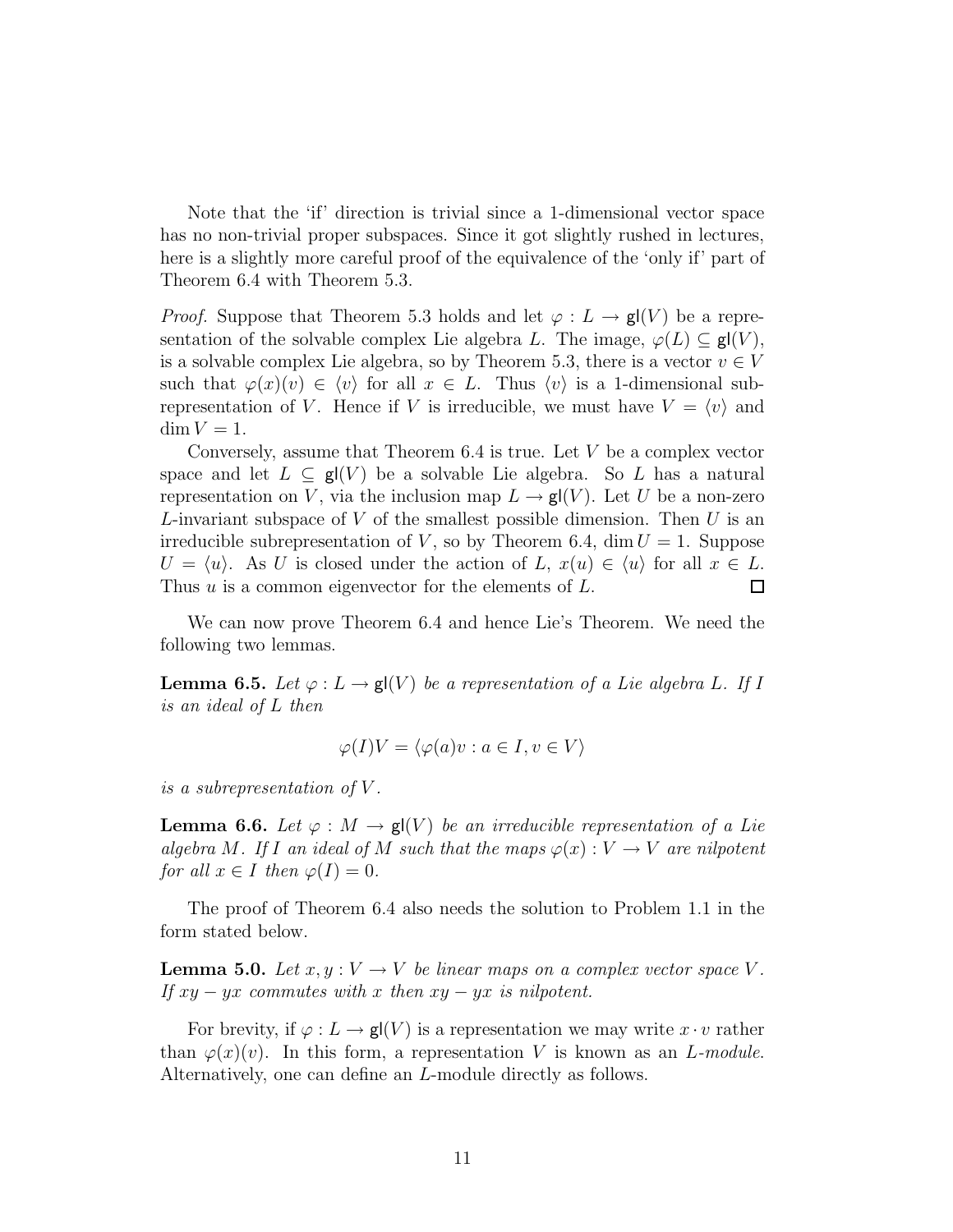**Definition 6.7.** Suppose that L is a Lie algebra over F. A Lie module for L, or alternatively an  $L$ -module, is an  $F$ -vector space V together with a bilinear map

$$
L \times V \to V \quad (x, v) \mapsto x \cdot v
$$

satisfying the condition

$$
[x, y] \cdot v = x \cdot (y \cdot v) - y \cdot (x \cdot v)
$$
 for all  $x, y \in L$  and  $v \in V$ .

Given an L-module V one recovers the associated the associated representation  $\varphi: L \to \mathsf{gl}(L)$  by setting  $\varphi(x)(v) = x \cdot v$  for  $x \in L$  and  $v \in V$ .

**Definition 6.8.** Let  $L$  be a Lie algebra and let  $U$  and  $V$  be  $L$ -modules. A linear map  $\theta: U \to V$  is an *L*-module homomorphism if

$$
\theta(x \cdot u) = x \cdot \theta(u)
$$
 for all  $u \in U$  and  $x \in L$ .

As usual, an L-module isomorphism is a bijective L-module homomorphism.

**Example 6.9.** (1) Let  $\langle x \rangle$  be a 1-dimensional Lie algebra over F. Given any vector space V over F and any element  $t \in \mathsf{gl}(V)$ , one may define a representation of  $\langle x \rangle$  by mapping x to t. The representations where x acts as the linear maps  $t$  and  $t'$  are isomorphic if and only if  $t$  and  $t'$  are similar matrices.

(2) Let  $L = \langle x, y \rangle$  be the 2-dimensional non-abelian Lie algebra over F, with Lie bracket defined by  $[x, y] = x$ . For any  $\alpha \in F$ , the adjoint representation of L is isomorphic to the representation  $\varphi_{\alpha}$  defined by

$$
\varphi(x) = \begin{pmatrix} 0 & 1 \\ 0 & 0 \end{pmatrix}, \quad \varphi(y) = \begin{pmatrix} -1 & \alpha \\ 0 & 0 \end{pmatrix}.
$$

**Lemma 6.10.** Let  $\theta: U \to V$  be a homomorphism of modules for a Lie algebra L.

(i) ker  $\theta$  is an L-submodule of U and im  $\theta$  is an L-submodule of V.

(ii) The quotient map  $U \to U/\ker \theta$  is an L-module homomorphism

(iii) The vector space isomorphism  $U/\ker\theta \to \mathrm{im}\,\theta$  which maps  $u+\ker\theta \in$  $U/\ker\theta$  to  $\theta(u)$  is an L-module homomorphism.

By this lemma, all the usual isomorphism theorems hold for L-modules. The Jordan-Hölder theorem also holds, with essentially the same proof as for representations of associative algebras.

**Lemma 6.11** (Schur's Lemma). Let L be a complex Lie algebra and let  $U$ and V be irreducible L-modules.

(i) An L-module homomorphism  $\theta : U \to V$  is either 0 or an isomorphism.

(ii) A linear map  $\theta : V \to V$  is an L-module homomorphism if and only if  $\theta = \lambda 1_V$  for some  $\lambda \in \mathbb{C}$ .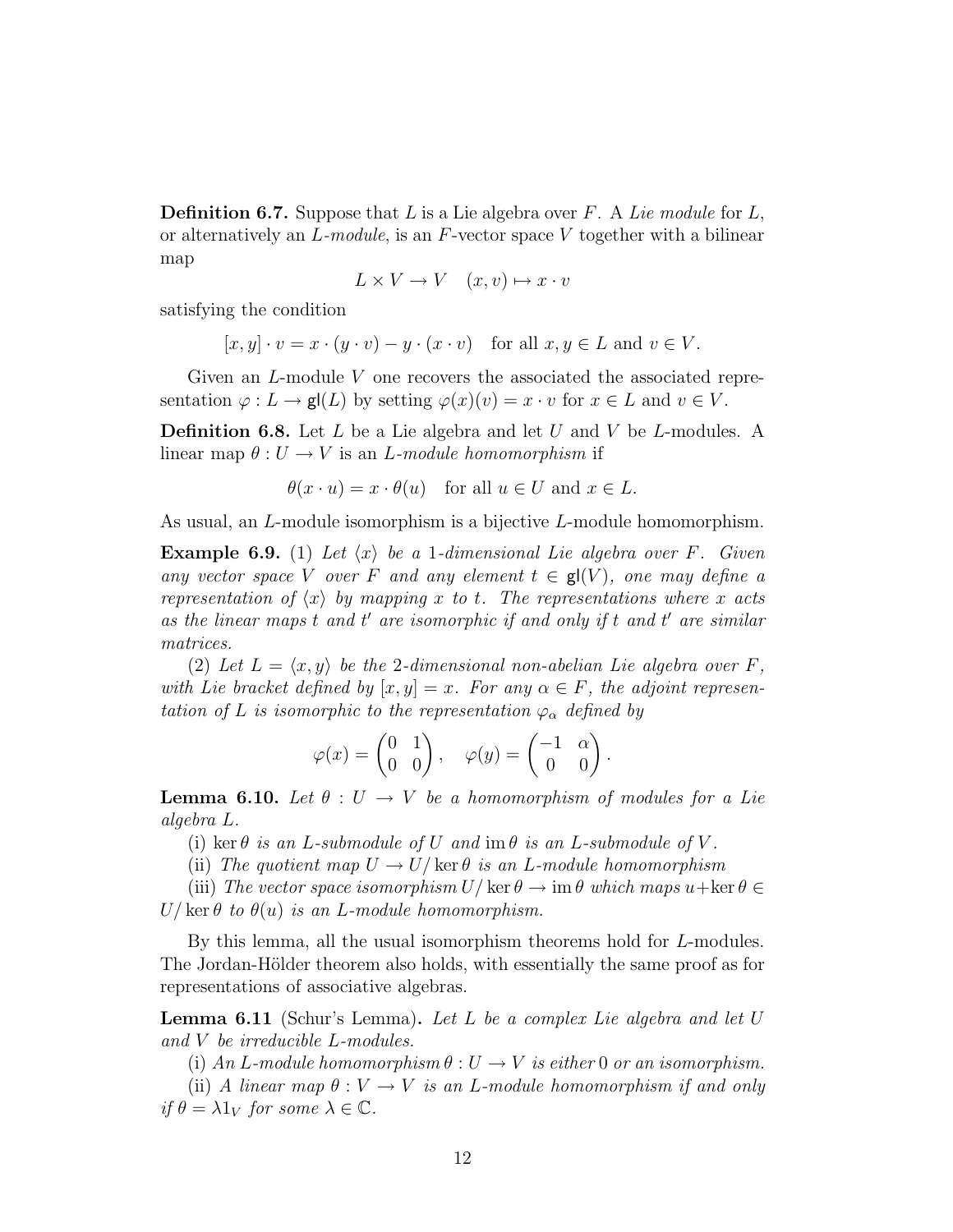### Representations of  $sl_2(\mathbb{C})$

Recall that  $\mathsf{sl}_2(\mathbb{C})$  has basis  $e, f, h$  where

$$
e = \begin{pmatrix} 0 & 1 \\ 0 & 0 \end{pmatrix}, f = \begin{pmatrix} 0 & 0 \\ 1 & 0 \end{pmatrix}, h = \begin{pmatrix} 1 & 0 \\ 0 & -1 \end{pmatrix}
$$

and that the Lie bracket is determined by  $[e, f] = h$ ,  $[h, e] = 2e$ ,  $[h, f] = -2f$ .

Consider the vector space  $\mathbb{C}[X, Y]$  of polynomials in two indeterminants  $X, Y$  with complex coefficients. Let  $V_d$  be the subspace of homogeneous polynomials of degree  $d$ , so  $V_0$  is the vector space of constant polynomials, and for  $d \geq 1$ ,  $V_d$  has basis  $X^d, X^{d-1}Y, \ldots, Y^d$ . This means that  $V_d$  has dimension  $d+1$ .

**Lemma 6.12.** Let  $\varphi_d : \mathsf{sl}_2(\mathbb{C}) \to \mathsf{gl}(V_d)$  be defined by

$$
\varphi_d(e) = X \frac{\partial}{\partial Y}, \ \varphi_d(f) = Y \frac{\partial}{\partial X}, \ \varphi_d(h) = X \frac{\partial}{\partial X} - Y \frac{\partial}{\partial Y}.
$$

and linear extension. Then  $\varphi_d$  is a representation of  $sl_2(\mathbb{C})$ .

**Theorem 6.13.** The representations  $V_d$  are irreducible.

In fact the  $V_d$  give all the irreducible (finite-dimensional) representations of  $s_2(\mathbb{C})$ . To prove this it will be convenient to use the language of modules. The following lemma is critical.

#### **Lemma 6.14.** Let V be an  $\mathsf{sl}_2(\mathbb{C})$ -module.

(i) Let v be an h-eigenvector with  $h \cdot v = \lambda v$ . If  $e \cdot v$  is non-zero then it is an h-eigenvector with eigenvalue  $\lambda + 2$ . If  $f \cdot v$  is non-zero then it is an h-eigenvector with eigenvalue  $\lambda - 2$ .

(ii) There is a h-eigenvector  $v \in V$  such that  $e \cdot v = 0$ . Such a vector v is said to be a highest-weight vector.

We can now prove the statement following Theorem 6.13. In fact it is no harder to prove something slightly stronger.

**Theorem 6.15.** Let V be an  $\mathsf{sl}_2(\mathbb{C})$ -module. Let  $v \in V$  be a highest weight vector with  $h \cdot v = \lambda v$ . Then  $\lambda \in \mathbb{N}_0$  and the submodule of V generated by v is isomorphic to  $V_{\lambda}$ .

**Definition 6.16.** A module V for a Lie algebra L is said to be *completely* reducible if V can be written as a direct sum of irreducible L-modules.

**Fact 6.17.** Modules for  $sl_2(\mathbb{C})$  are completely reducible.

This fact is a special case of Weyl's Theorem, which states that if  $L$  is any complex semisimple Lie algebra then representations of L are completely reducible. An important corollary of Fact 6.17 is that an  $sl_2(\mathbb{C})$ -module is determined, up to isomorphism, by the set of eigenvalues of  $h$ .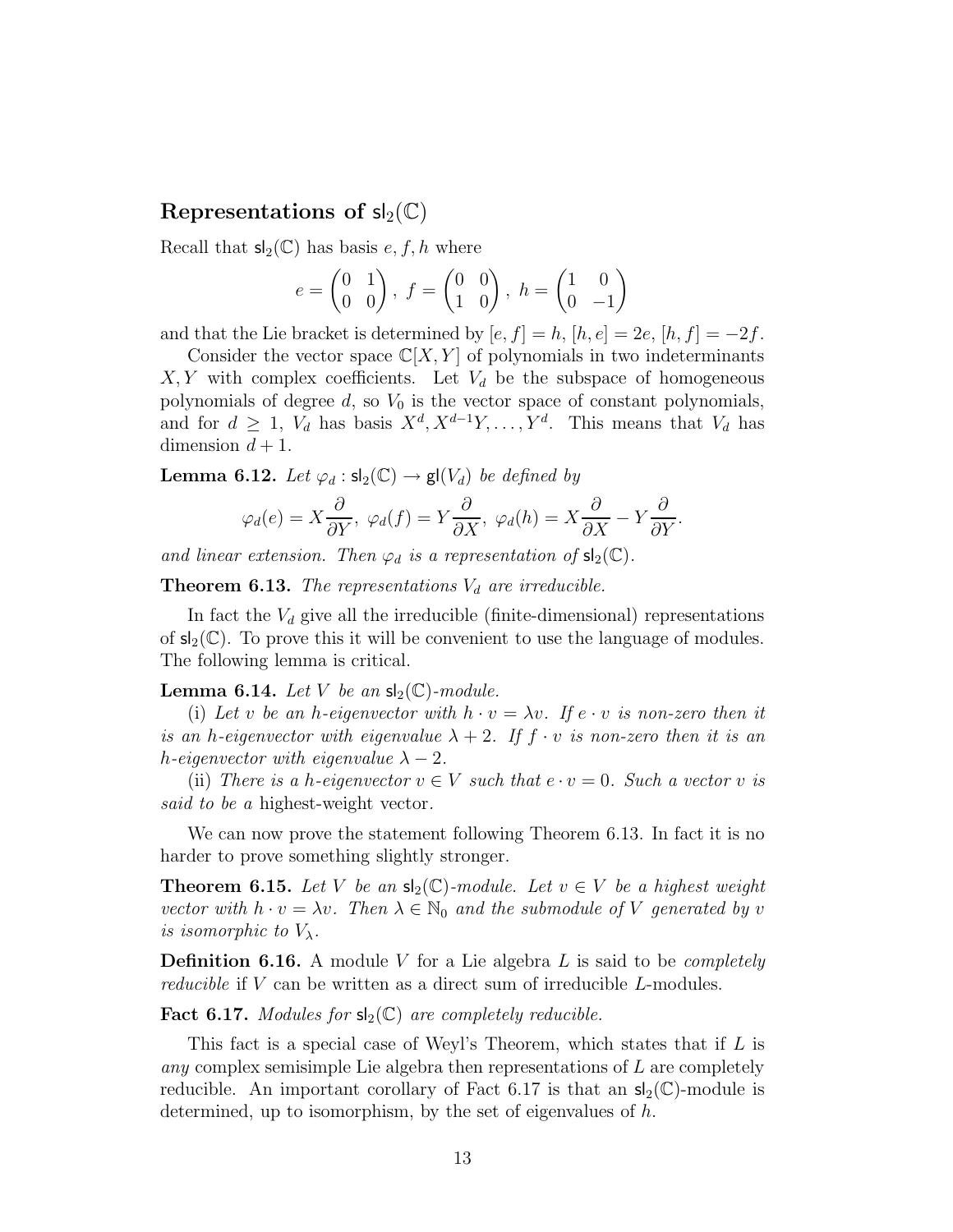## 7 Semisimple Lie algebras

The aim of this section is to prove that if  $L$  is a complex semisimple Lie algebra then  $L$  is a direct sum of simple Lie algebras.

We first prove a criterion for a complex Lie algebra to be solvable.

**Lemma 7.1.** Let V be a complex vector space and let  $L \subseteq g(V)$  be a Lie algebra. If L is solvable then  $tr(xy) = 0$  for all  $x \in L$  and  $y \in L'$ .

In fact this necessary condition is also sufficient. The proof needs a small result from linear algebra.

**Lemma 7.2.** Let V be a complex vector space and let  $t: V \to V$  be a linear map. Suppose that t has minimal polynomial

$$
f(X) = (X - \lambda_1)^{a_1} \dots (X - \lambda_r)^{a_r},
$$

where the  $\lambda_i$  are pairwise distinct. Let the corresponding primary decomposition of V as a direct sum of generalised eigenspaces be

$$
V=V_1\oplus\ldots\oplus V_r,
$$

where  $V_i = \text{ker}(t - \lambda_i 1_V)^{a_i}$ . Then, given any  $\mu_1, \ldots, \mu_r \in \mathbb{C}$ , there is a polynomial  $p(X)$  such that

$$
p(t) = \mu_1 1_{V_1} + \mu_2 1_{V_2} \ldots + \mu_r 1_{V_r}.
$$

The proof of this lemma is not likely to be examined and will probably not be dwelt on in lectures.

*Proof.* Suppose we could find a polynomial  $p(X) \in \mathbb{C}[X]$  such that

$$
p(X) \equiv \mu_i \bmod (X - \lambda_i)^{a_i}.
$$

Take  $v \in V_i = \ker(t - \lambda_i 1_V)^{a_i}$ . By our supposition,  $f(X) = \mu_i + a(X)(X - \lambda_i)^{a_i}$ for some polynomial  $a(X)$ . Hence

$$
p(t)v = \mu_i 1_{V_i} v + a(X)(t - \lambda_i)^{a_i} v = \mu_i v,
$$

as required.

The polynomials  $(X - \lambda_1)^{a_1} \dots (X - \lambda_r)^{a_r}$  are coprime. We may therefore apply the Chinese Remainder Theorem, which states that in these circumstances the map

$$
\mathbb{C}[X] \to \bigoplus_{i=1}^r \frac{\mathbb{C}[X]}{(X - \lambda_i)^{a_i}}
$$
  

$$
p(X) \mapsto (p(X) \mod (X - \lambda_1)^{a_1}, \dots, f(X) \mod (X - \lambda_r)^{a_r})
$$

is surjective, to obtain a suitable  $f(X)$ .

 $\Box$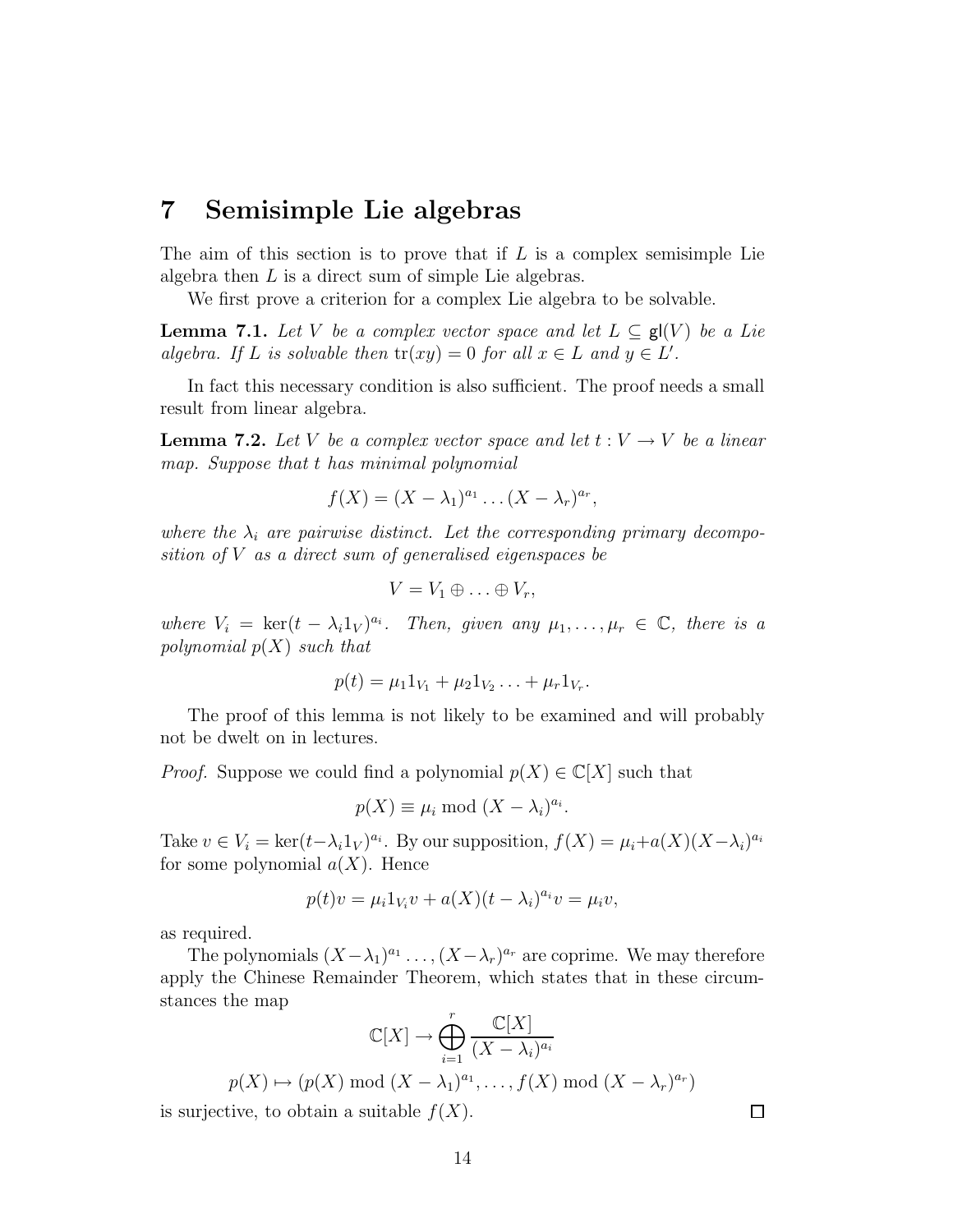**Theorem 7.3.** Let V be a complex vector space and let  $L \subseteq \mathsf{gl}(V)$  be a Lie algebra. If  $tr(xy) = 0$  for all  $x \in L$  and  $y \in L'$  then L is solvable.

To apply this theorem to an abstract Lie algebra we use the adjoint representation.

**Definition 7.4.** Let L be a complex Lie algebra. The Killing form on L is the symmetric bilinear form defined by

$$
\kappa(x, y) = \text{tr}(\text{ad } x \circ \text{ad } y) \quad \text{for } x, y \in L.
$$

**Theorem 7.5** (Cartan's First Criterion). The complex Lie algebra L is solvable if and only if  $\kappa(x, y) = 0$  for all  $x \in L$ ,  $y \in L'$ .

**Example 7.6.** (1) Will determine the Killing form of the 2-dimensional non-abelian Lie algebra.

(2) Suppose that I is an ideal of a Lie algebra L. Write  $\kappa_I$  for the Killing form on I, considered as a Lie algebra in its own right. Then  $\kappa_I(x,y) =$  $\kappa(x, y)$  for all  $x, y \in I$ .

Lemma 7.7. Let I be an ideal of a Lie algebra L. Set

$$
I^{\perp} = \{ y \in L : \kappa(x, y) = 0 \text{ for all } x \in I \}.
$$

Then  $I^{\perp}$  is an ideal of L and  $I \cap I^{\perp}$  is solvable.

**Theorem 7.8** (Cartan's Second Criterion). The complex Lie algebra L is semisimple if and only if its Killing form  $\kappa$  is non-degenerate.

**Corollary 7.9.** If L is a complex semisimple Lie algebra then L has ideals  $I_1 \ldots, I_r$  such that each  $I_j$  is a simple Lie algebra and  $L = I_1 \oplus \ldots \oplus I_r$ .

## 8 The root space decomposition

In this section we explore the structure of complex semisimple Lie algebras.

**Definition 8.1.** Let L be a complex Lie algebra. If  $x \in L$  is such that ad  $x : L \to L$  is diagonalisable, we say that x is *semisimple*. A subalgebra H of L is said to be a *Cartan subalgebra* if (i) all the elements of H are semisimple and (ii) H is abelian, and H is maximal with these properties.

This definition is convenient for our purposes and fairly easy to work with. It is not the one originally given by Cartan (see page 80 of Humphrey's book), but it can be shown to be equivalent to it when  $L$  is semisimple. Perhaps surprisingly, the requirement that  $H$  be abelian is redundant: see question 1 on problem sheet 7.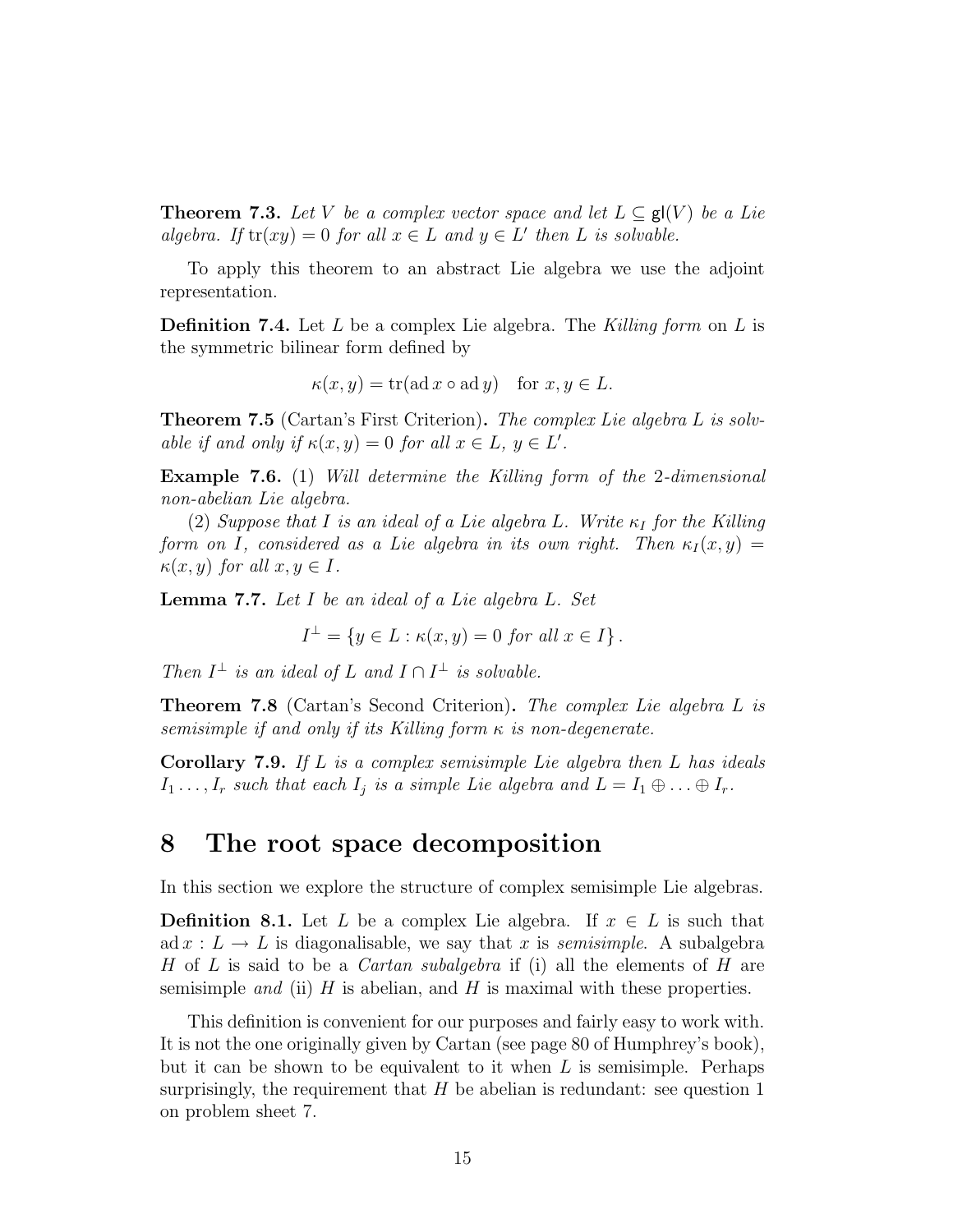**Example 8.2.** Let  $L = s<sub>3</sub>(\mathbb{C})$  and let H be the 2-dimensional Lie subalgebra of L consisting of diagonal matrices. Suppose  $h \in H$  has diagonal entries  $a_1, \ldots, a_n$ . Then for  $i \neq j$ ,

$$
[h, e_{ij}] = (a_i - a_j)e_{ij}.
$$

Thus the  $e_{ij}$  for  $i \neq j$  are simultaneous eigenvectors for the elements of ad H. So in the basis

$$
\{e_{ij} : i \neq j\} \cup \{e_{ii} - e_{i+1,i+1} : 1 \leq i < n\}
$$

of L, the maps ad h for  $h \in H$  are represented by a diagonal matrices. This shows that H consists of semisimple elements.

We can record the eigenvalues of ad H on the simultaneous eigenvector  $e_{ij}$ by a function  $\lambda_{ij}: H \to \mathbb{C}$ , defined by

$$
[h, e_{ij}] = \lambda_{ij}(h)e_{ij}.
$$

Here  $\lambda_{ij}(h) = a_i - a_j$ . So in fact,  $\lambda_{ij} \in H^*$ , the dual space of linear maps from H to C. Let  $L_{\lambda_{ij}}$  be the space of all ad H eigenvectors where the eigenvalues of elements of ad H are given by  $\lambda_{ij}$ ; that is,

$$
L_{\lambda_{ij}} = \{ x \in L : [h, x] = \lambda_{ij}(h)x \text{ for all } h \in H \}.
$$

Here one can check that  $L_{\lambda_{ij}} = \langle e_{ij} \rangle$ . So, as a vector space (or more precisely, as a representation of  $H$ ),  $L$  decomposes as

$$
L=H\oplus\bigoplus_{i\neq j}L_{\lambda_{ij}}
$$

It follows from this decomposition that H is not contained in any larger abelian subalgebra of H, so H is a Cartan subalgebra of L.

We now show that the way  $sl_3(\mathbb{C})$  decomposes is typical of the general behaviour.

**Lemma 8.3.** Let  $L$  be a complex Lie algebra and let  $H$  be an abelian Lie subalgebra of L consisting of semisimple elements. For  $\alpha \in H^*$  set

$$
L_{\alpha} = \{ x \in L : [h, x] = \alpha(h)x \text{ for all } h \in H \}.
$$

Then each  $L_{\alpha}$  is an ad H-invariant vector subspace of L and there is a finite subset  $\Phi \subseteq H^* \backslash \{0\}$  such that

$$
L=L_0\oplus\bigoplus_{\alpha\in\Phi}L_\alpha.
$$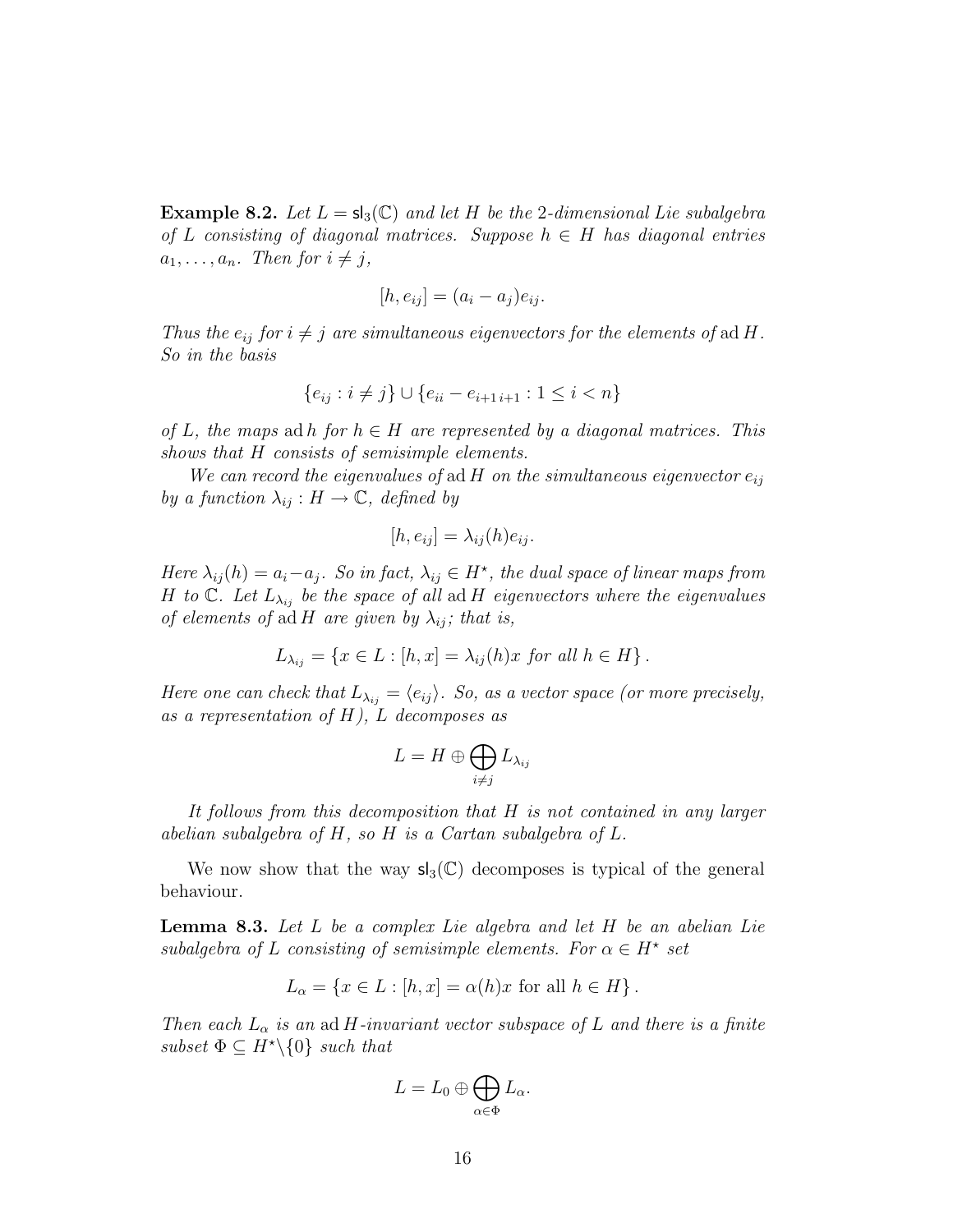**Definition 8.4.** Keep the hypotheses of the previous lemma. If  $\alpha \in H^*$  is non-zero and  $L_{\alpha} \neq 0$  then  $\alpha$  is a *root* of H. The subspace  $L_{\alpha}$  is the root space associated to  $\alpha$ . The decomposition of L given by the lemma is known as the root space decomposition of L with respect to H.

The next example illustrates why the root space decomposition is most useful when  $H$  is a Cartan subalgebra of  $L$ .

**Example 8.5.** Let  $L = sl_3(\mathbb{C})$ . Let K be the span of the single element  $h =$  $e_{11}-e_{22}$ . The root space decomposition of L with respect to K is just the direct sum decomposition of L into eigenspaces for ad h, considered in question 2 of problem sheet 6. This decomposition may be refined by extending  $K$  to the Cartan subalgebra H of Example 8.2.

#### Basic properties of the root space decomposition

Until the end of this section, let  $L$  be a complex semisimple Lie algebra, let H be a Cartan subalgebra of L and let  $\Phi$  be the set of roots of H. Let  $\kappa$  be the Killing form on L.

**Lemma 8.6.** Suppose that  $\alpha, \beta \in H^*$ . Then

- (i)  $[L_{\alpha}, L_{\beta}] \subseteq L_{\alpha+\beta}$ .
- (ii) If  $\alpha + \beta \neq 0$ , then  $\kappa(L_\alpha, L_\beta) = 0$ .
- (iii) The restriction of  $\kappa$  to  $L_0$  is non-degenerate.

Since H is abelian, H is contained in  $L_0$ . For semisimple Lie algebra something much better is true.

**Theorem 8.7.** Let L be a complex semisimple Lie algebra. If H is a Cartan subalgebra of L then  $H = L_0$ . An equivalent formulation is that H is selfcentralising; that is,

$$
H = \{ x \in L : [H, x] = 0 \}.
$$

There will not be time to prove this theorem in lectures. (One proof is given on page 36 of Humphreys.)

#### Subalgebras isomorphic to  $sl_2(\mathbb{C})$

We now associate to each root  $\alpha \in \Phi$  a Lie subalgebra of L isomorphic to  $sl_2(\mathbb{C})$ .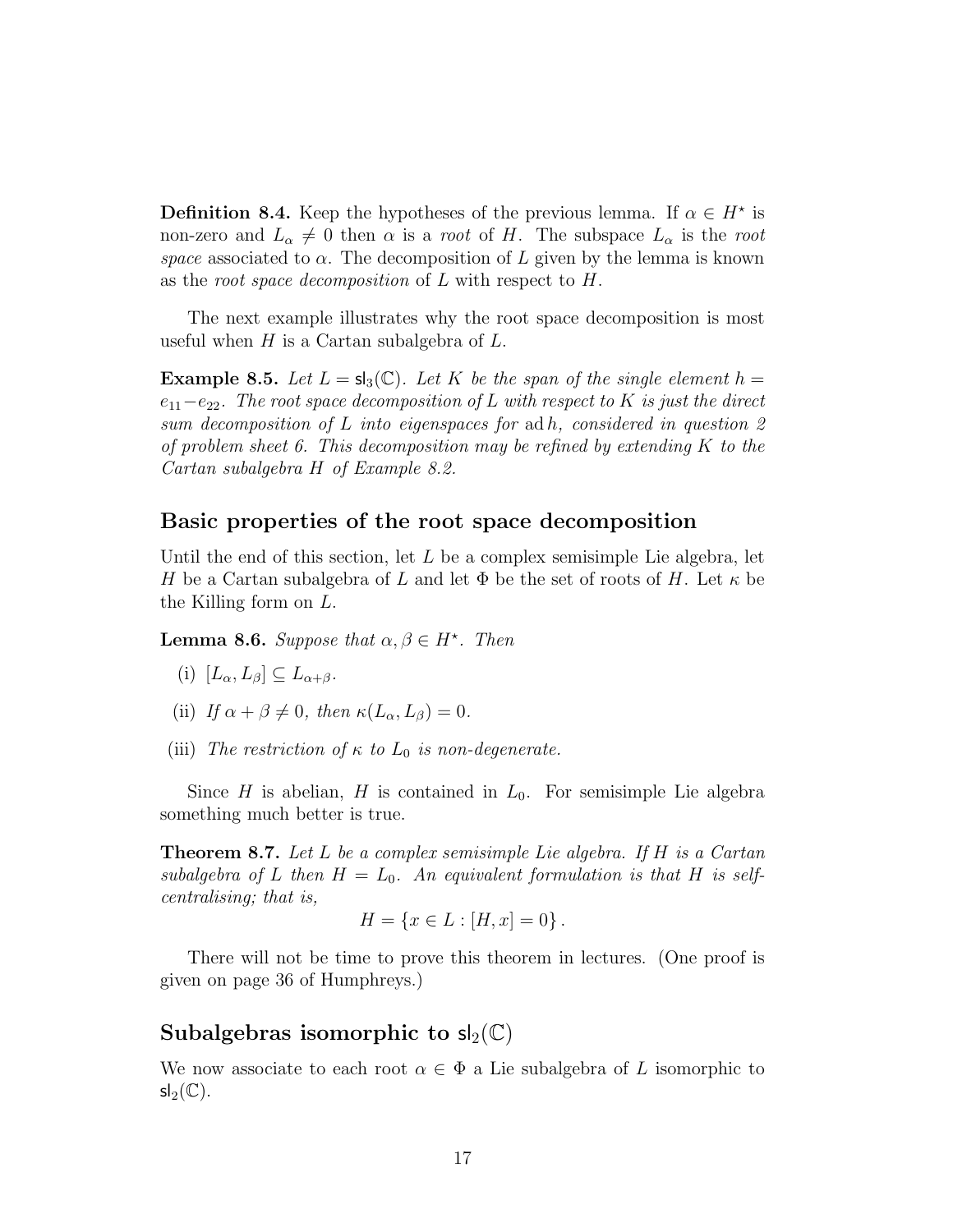**Theorem 8.8.** Suppose that  $\alpha \in \Phi$  and that x is a non-zero element in  $L_{\alpha}$ . Then  $-\alpha$  is a root and there exists  $y \in L_{-\alpha}$  such that  $\langle x, y, [x, y] \rangle$  is a Lie subalgebra of L isomorphic to  $sl_2(\mathbb{C})$ .

We denote this subalgebra by  $sl(\alpha)$ . We fix once and for all a standard basis of each  $\mathsf{sl}(\alpha)$  so that  $\mathsf{sl}(\alpha) = \langle e_\alpha, f_\alpha, h_\alpha \rangle$  where  $e_\alpha \in L_\alpha, f_\alpha \in L_{-\alpha}$ ,  $h_{\alpha} = [e_{\alpha}, f_{\alpha}]$  and  $\alpha(h_{\alpha}) = 2$ .

**Lemma 8.9.** Given  $h \in H$ , let  $\theta_h$  be the map  $\theta_h \in H^*$  defined by

 $\theta_h(k) = \kappa(h,k)$  for all  $k \in H$ .

The map  $h \mapsto \theta_h$  is a vector space isomorphism between H and  $H^*$ .

In particular, associated to each root  $\alpha \in \Phi$  there is a unique element  $t_{\alpha} \in H$  such that

 $\kappa(t_{\alpha}, k) = \alpha(k)$  for all  $k \in H$ .

**Lemma 8.10.** Let  $\alpha \in \Phi$ . If  $x \in L_{\alpha}$  and  $y \in L_{-\alpha}$ , then  $[x, y] = \kappa(x, y)t_{\alpha}$ . In particular,  $h_{\alpha} = [e_{\alpha}, f_{\alpha}] \in \langle \{t_{\alpha}\}\rangle.$ 

We are now in a position to apply the results of  $\S6$  on the representation theory of  $sl_2(\mathbb{C})$ .

**Lemma 8.11.** Let  $\alpha \in \Phi$  be a root. We may regard L as an  $\mathsf{s}(\alpha)$ -module via restriction of the adjoint representation.

- (i) The eigenvalues of  $sl(\alpha)$  acting on L are integers.
- (ii) Let  $\beta$  be a root and let

$$
U=\bigoplus_c L_{\beta+c\alpha},
$$

where the sum is over all  $c \in \mathbb{C}$  such that  $\beta + c\alpha \in \Phi$ . Then U is an  $\mathsf{sl}(\alpha)$ -submodule of L.

The  $\mathsf{sl}(\alpha)$ -submodule considered in this lemma is the  $\alpha$ -root string through β. The dimension of U is the *length* of the root string.

**Theorem 8.12.** Let  $\alpha \in \Phi$ . The root spaces  $L_{\pm \alpha}$  are 1-dimensional. Moreover, the only multiples of  $\alpha$  which lie in  $\Phi$  are  $\pm \alpha$ .

**Theorem 8.13.** Suppose that  $\alpha, \beta \in \Phi$  and  $\beta \neq \pm \alpha$ . (i)  $\beta(h_{\alpha}) \in \mathbb{Z}$ .

- (ii) There are integers  $r, q \geq 0$  such that  $\beta + k\alpha \in \Phi$  if and only if  $k \in \mathbb{Z}$ and  $-r \leq k \leq q$ . Moreover,  $r - q = \beta(h_{\alpha})$ .
- (iii) If  $\alpha + \beta \in \Phi$ , then  $[e_{\alpha}, e_{\beta}]$  is a non-zero scalar multiple of  $e_{\alpha+\beta}$ .
- (iv)  $\beta \beta(h_\alpha)\alpha \in \Phi$ .

This essentially determines all the structure constants of L.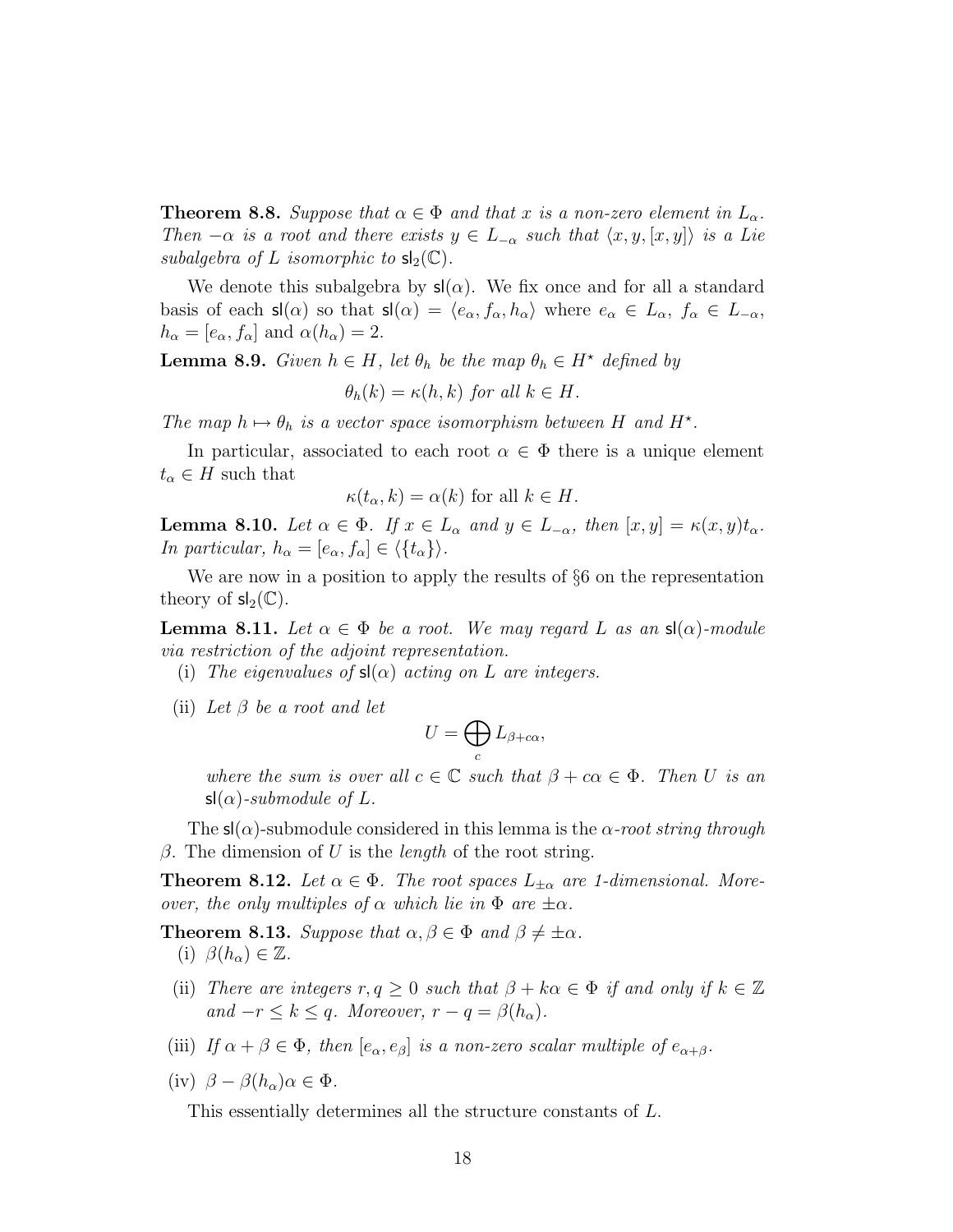#### Cartan subalgebras as inner product spaces

**Lemma 8.14.** If  $h \in H$  and  $h \neq 0$ , then there exists a root  $\alpha \in \Phi$  such that  $\alpha(h) \neq 0$ . The set  $\Phi$  of roots spans  $H^*$ .

Recall that if  $\theta \in H^*$  then there is an element  $t_{\theta} \in H$  is chosen so that  $\kappa(t_{\theta}, x) = \theta(x)$  for all  $x \in L$ . By Lemma 8.10, if  $\alpha$  is a root then  $t_{\alpha}$  lies in the span of  $h_{\alpha}$ . The next lemma gives a stronger result.

Lemma 8.15. Let  $\alpha \in \Phi$ .

(i) 
$$
t_{\alpha} = \frac{h_{\alpha}}{\kappa(e_{\alpha}, f_{\alpha})}
$$
 and  $h_{\alpha} = \frac{2t_{\alpha}}{\kappa(t_{\alpha}, t_{\alpha})}$ ;

(ii) 
$$
\kappa(t_{\alpha}, t_{\alpha})\kappa(h_{\alpha}, h_{\alpha}) = 4.
$$

We may define a bilinear form  $(-, -)$  on  $H^*$  by

$$
(\theta, \varphi) = \kappa(t_{\theta}, t_{\varphi}) \quad \text{for } \theta, \varphi \in H^*
$$

The following lemma gives a more convenient way to work with  $(-, -)$ .

**Lemma 8.16.** Let  $\alpha, \beta$  be roots. Then  $\frac{2(\beta, \alpha)}{\alpha}$  $\frac{\partial(\beta, \alpha)}{\partial(\alpha, \alpha)} = \beta(h_{\alpha}),$  the eigenvalue of  $h_{\alpha}$  acting on the root space  $L_{\beta}$ .

There will probably not be time to prove the following theorem in lectures. (No new ideas are required, but the calculations are a little fiddly. See §8.5 of Humphreys for a proof.)

**Theorem 8.17.** Let  $\alpha_1, \ldots, \alpha_\ell$  be a basis of  $H^*$  consisting of roots. The real subspace spanned by the  $\alpha_i$  contains all the roots, and so does not depend on the choice of basis. Call this space E. The restriction of  $(-,-)$  to E is a real valued inner product.

The next theorem summarises some important results we have proved.

**Theorem 8.18.** The roots  $\Phi$  have the following properties.

- (i)  $\Phi$  spans E.
- (ii) If  $\alpha \in \Phi$  then  $-\alpha \in \Phi$  but no other scalar multiple of  $\Phi$  is a root.

(iii) If 
$$
\alpha, \beta \in \Phi
$$
 then  $\beta - \frac{2(\beta, \alpha)}{(\alpha, \alpha)}\alpha \in \Phi$ 

(iv) If 
$$
\alpha, \beta \in \Phi
$$
 then  $\frac{2(\beta, \alpha)}{(\alpha, \alpha)} \in \mathbb{Z}$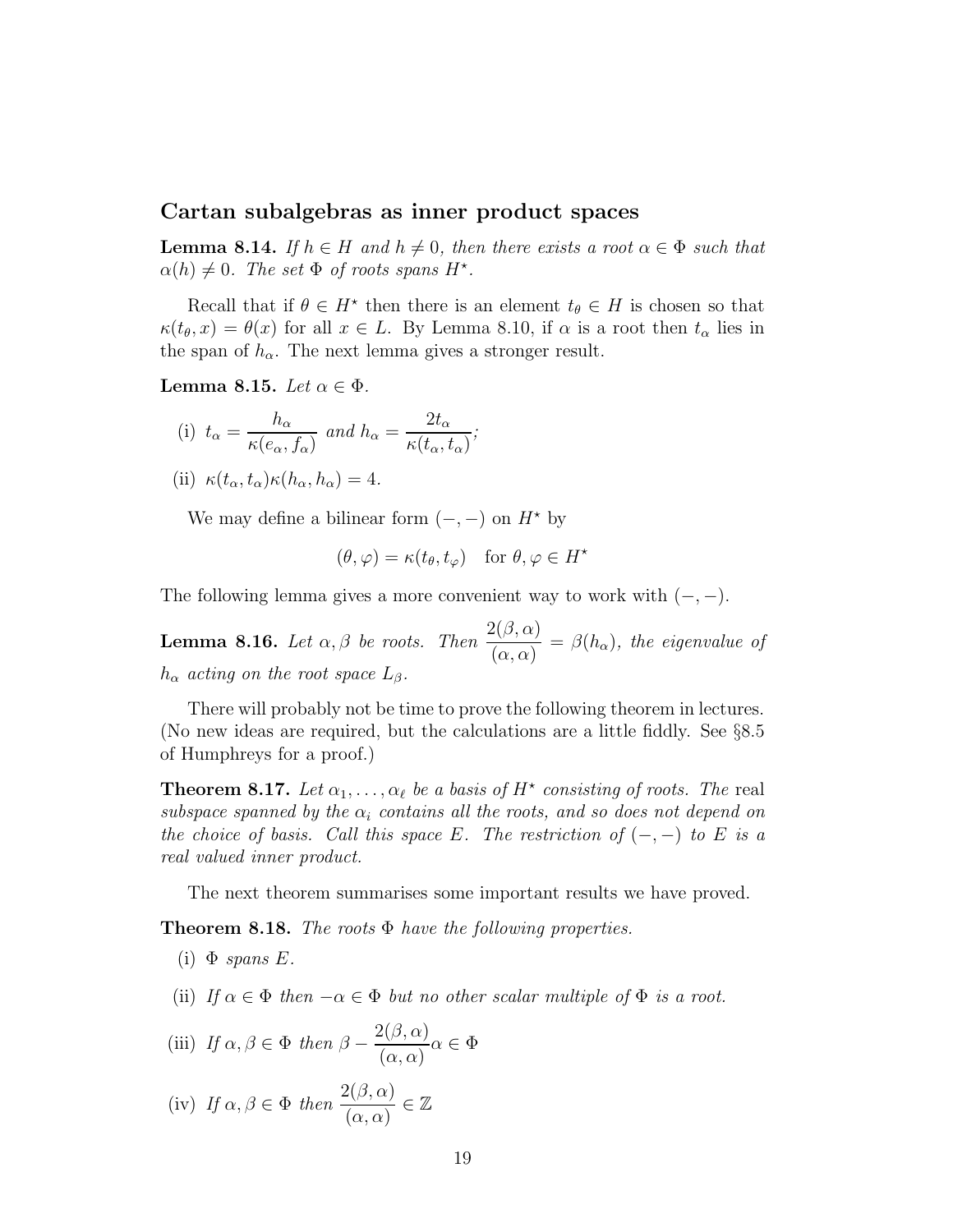**Example 8.19.** Let  $L = sl_3(\mathbb{C})$ . With the notation of Example 8.2, let  $\alpha = \lambda_1 - \lambda_2 \in H^*$  and let  $\beta = \lambda_2 - \lambda_3 \in H^*$ . Then  $(\alpha, \alpha) = (\beta, \beta)$  and the angle between  $\alpha$  and  $\beta$  is  $2\pi/3$ . As a set,

$$
\Phi = \{\pm \alpha, \pm \beta, \pm (\alpha + \beta)\}.
$$

# 9 The classification of complex semisimple Lie algebras

The aim of this section is to sketch a proof of the following classification theorem. Some parts will be treated informally, and for this reason none of the material in this section will be examinable.

**Theorem 9.1.** Let L be a complex simple Lie algebra. Then either L is *isomorphic to one of the classical Lie algebras,*  $sl_{\ell+1}(\mathbb{C})$  *for*  $\ell \geq 1$ ,  $so_{2\ell+1}(\mathbb{C})$ for  $\ell \geq 2$ ,  $sp_{2\ell}$  for  $\ell \geq 3$  and  $so_{2\ell}(\mathbb{C})$  for  $\ell \geq 4$ , or L is one of the five exceptional Lie algebras,  $g_2$ ,  $f_4$ ,  $e_6$ ,  $e_7$ ,  $e_8$ .

The definitions of the orthgonal and symplectic Lie algebras were given in the first lecture. Recall that  $so_{2\ell}(\mathbb{C}), so_{2\ell+1}(\mathbb{C}), sp_{2\ell}(\mathbb{C})$  are defined to be  $\mathsf{gl}_S(\mathbb{C})$  where S is

$$
\begin{pmatrix} 0 & I_{\ell} \\ I_{\ell} & 0 \end{pmatrix}, \begin{pmatrix} 1 & 0 & 0 \\ 0 & 0 & I_{\ell} \\ 0 & I_{\ell} & 0 \end{pmatrix}, \begin{pmatrix} 0 & I_{\ell} \\ -I_{\ell} & 0 \end{pmatrix}
$$

respectively, and  $\mathsf{gl}_S(\mathbb{C}) = \{x \in \mathsf{gl}_n(\mathbb{R}) : x^tS + Sx = 0\}$ ; see Example 1.8.

The smallest exceptional Lie algebra is  $g_2$ , the 14-dimensional Lie algebra of derivations of the algebra of octonions. (The other exceptional Lie algebra are too complicated to even try to define them here.) Highly recomended for further reading is the article by John Baez, Octonions; see his website.

#### Root systems

Let E be a real vector space with an inner product written  $(-,-)$ . Given a non-zero vector  $v \in E$ , let  $s_v$  be the reflection in the hyperplane normal to v. Thus  $s_v$  sends v to  $-v$  and fixes all elements y such that  $(y, v) = 0$ .

**Lemma 9.2.** For each  $x \in E$ ,

$$
s_v(x) = x - \frac{2(x, v)}{(v, v)}v.
$$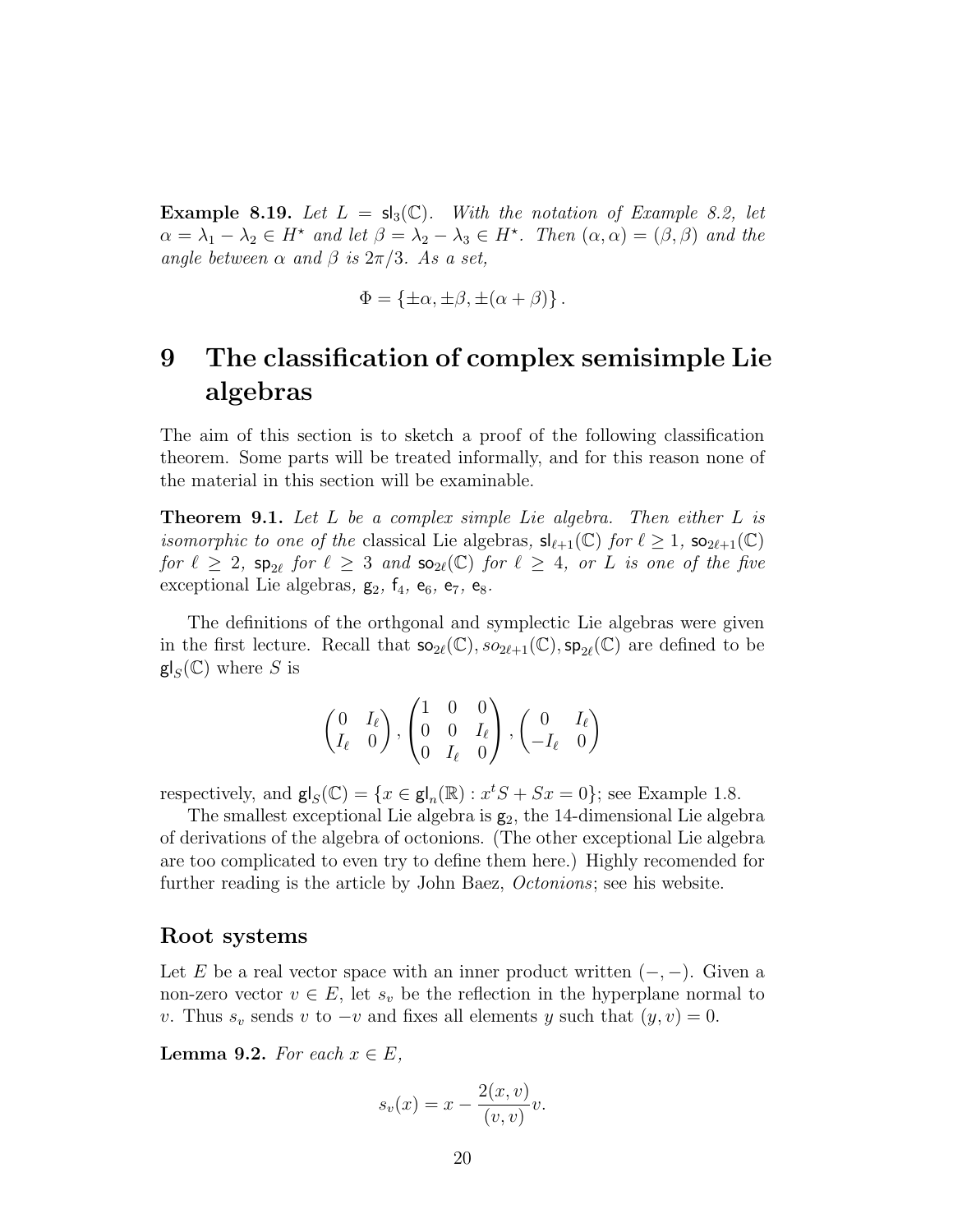The reflection  $s_v$  preserves the inner product  $(-, -)$ ; that is,  $(s_v(x), s_v(y)) =$  $(x, y)$  for all  $x, y \in E$ .

Convention 9.3. Set  $\langle x, v \rangle :=$  $2(x, v)$  $(v, v)$ 

Note that the map  $\langle -, - \rangle : E \times E \to \mathbb{R}$  is only linear with respect to its first variable.

**Definition 9.4.** A subset R of a real vector space E is a root system if it satisfies the following axioms.

 $(R1)$  R is finite, it spans E, and it does not contain 0.

(R2) If  $\alpha \in R$ , then the only scalar multiples of  $\alpha$  in R are  $\pm \alpha$ .

(R3) If  $\alpha \in R$ , then the reflection  $s_{\alpha}$  permutes the elements of R.

(R4) If  $\alpha, \beta \in R$ , then  $\langle \beta, \alpha \rangle \in \mathbb{Z}$ .

The elements of R are called *roots*.

By Theorem 8.18, if  $\Phi$  is the set of roots of a complex semisimple Lie algebra  $L$  with respect to a Cartan subalgebra  $H$ , and  $E$  is the real inner product space given by restricting the Killing form on  $H^*$  to the real span of the roots  $\Phi$ , then  $\Phi$  is a root system in E.

By question 5 on sheet 7, if L is simple then it is not possible to partition  $\Phi$ into non-empty subsets  $\Phi_1, \Phi_2$  such that  $(\alpha, \beta) = 0$  for all  $\alpha \in \Phi_1, \beta \in \Phi_2$ ; such root systems are said to *irreducible*. Any root system decomposes as direct sum of irreducible root systems.

The following lemma gives the first indication that the axioms for root systems are quite restrictive.

**Lemma 9.5.** Suppose that  $R$  is a root system in the real inner-product space E. Let  $\alpha, \beta \in R$  with  $\beta \neq \pm \alpha$ . Then

$$
\langle \alpha, \beta \rangle \langle \beta, \alpha \rangle \in \{0, 1, 2, 3\}.
$$

**Example 9.6.** Suppose that  $R$  is a root system in the 1-dimensional inner product space E. Then  $R = {\pm \alpha}$  for some non-zero  $\alpha \in E$ . There are essentially four different 2-dimensional root systems,  $A_1 \times A_1$ ,  $A_2$ ,  $B_2$  and  $G_2$ , with diagrams as below. Of these, all but  $A_1 \times A_1$  are irreducible.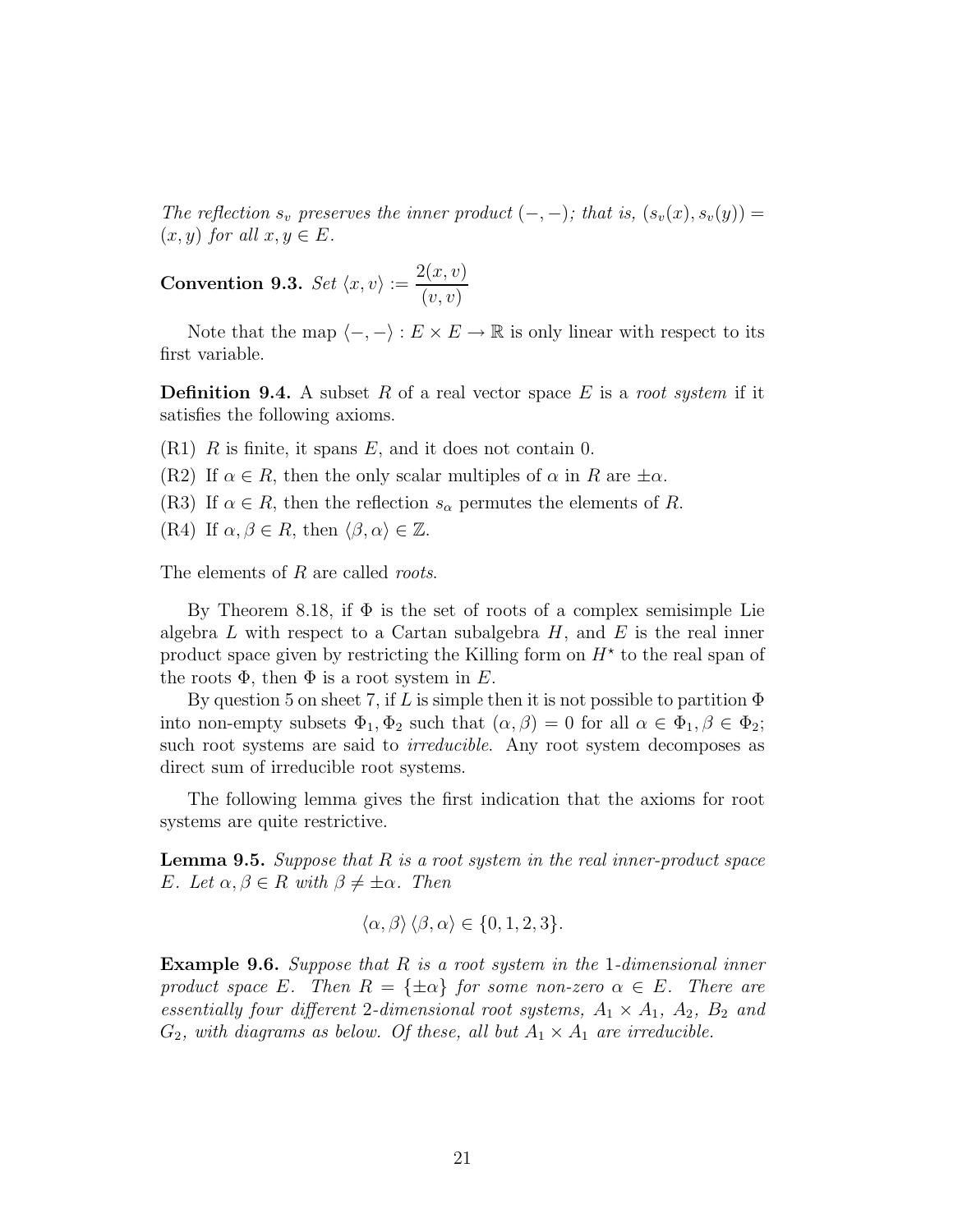

This example motivates the definition of isomorphism for root systems.

**Definition 9.7.** Let R and R' be root systems in the real inner-product spaces  $E$  and  $E'$ , respectively. We say that  $R$  and  $R'$  are *isomorphic* if there is a vector space isomorphism  $\varphi : E \to E'$  such that

- (a)  $\varphi(R) = R'$ , and
- (b) for any two roots  $\alpha, \beta \in R$ ,  $\langle \alpha, \beta \rangle = \langle \varphi(\alpha), \varphi(\beta) \rangle$ .

Suppose that L is a complex semisimple Lie algebra with roots  $\Phi$  with respect to some Cartan subalgebra. Theorem 8.13 says that given the values  $\langle \beta, \alpha \rangle$  for all  $\beta, \alpha \in \Phi$  we can determine most of the structure of L. In fact, with more work, one can show that these values determine L up to isomorphism.

Fact 9.8. Let L and M be complex semisimple Lie algebras. Then L and M are isomorphic if and only if their root systems are isomorphic.

So to classify complex semisimple Lie algebras up to isomorphism, it is enough to classify root systems up to isomorphism. To do this we need some further ideas.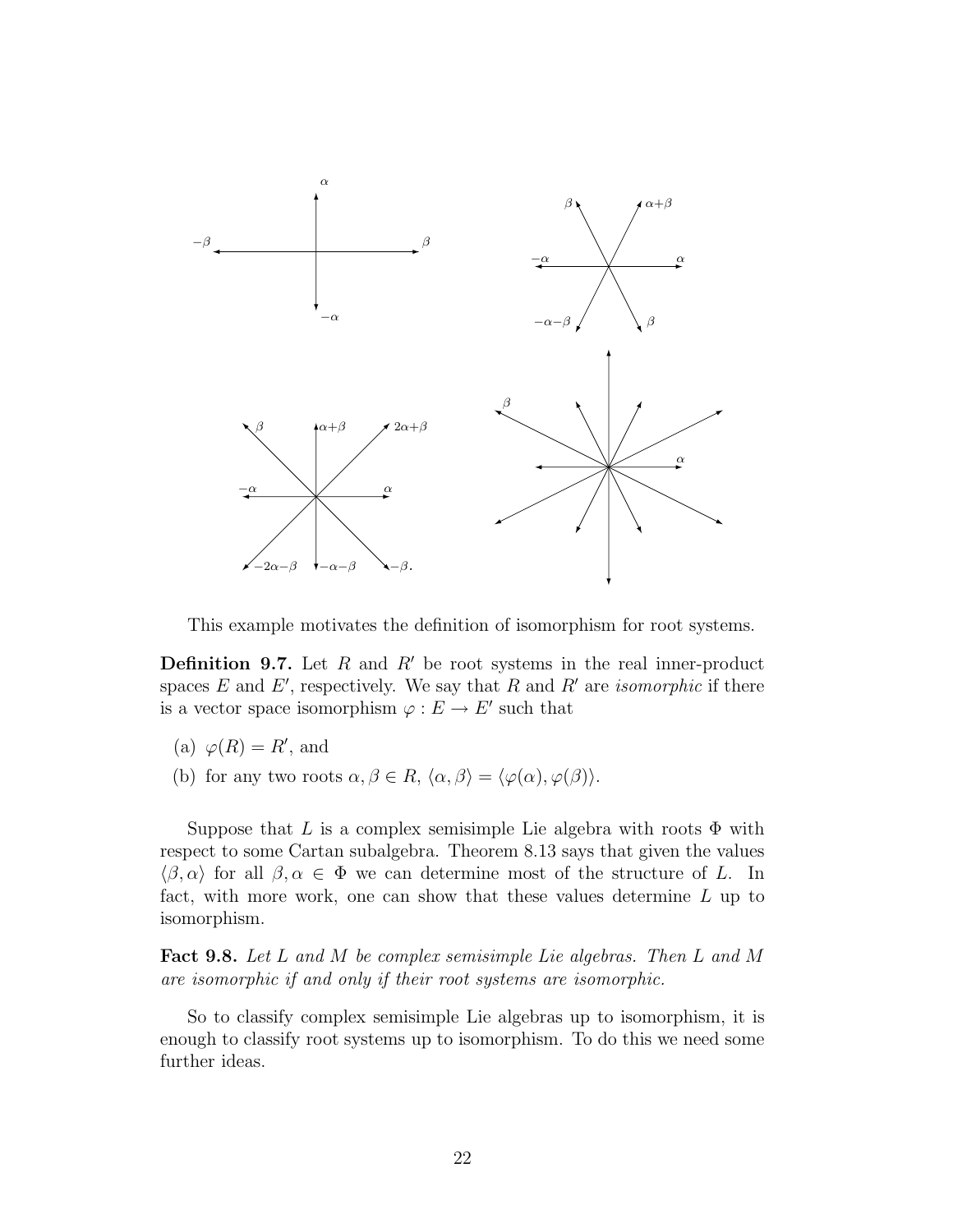#### Bases and Dynkin diagrams

**Definition 9.9.** Let R be a root system in the real inner product space  $E$ . A subset  $B$  of  $R$  is a *base* for the root system  $R$  if

- $(B1)$  B is a vector space basis for E, and
- (B2) every  $\beta \in R$  can be written as  $\beta = \sum_{\alpha \in B} k_{\alpha} \alpha$  with  $k_{\alpha} \in \mathbb{Z}$ , where all the non-zero coefficients  $k_{\alpha}$  have the same sign.

The elements of B are said to be *simple roots*.

It is quite easy to show that every root system has a base. The idea of the proof is to fix a hyperplane in  $E$  and choose as elements of the base the elements of  $\Phi$  that are nearest to E. For instance,  $\alpha$ ,  $\beta$  is a base of the root system of type  $B_2$ .



**Definition 9.10.** Let R be a root system and let  $\alpha_1, \ldots, \alpha_\ell$  be a base for R. The Cartan matrix of R is the  $\ell \times \ell$ -matrix with entries  $C_{ij} = \langle \alpha_i, \alpha_j \rangle$ .

Given a base for a root system it is possible to reconstruct all the roots by repeatedly taking reflections in the simple roots. This can be used to show the following.

Fact 9.11. Let  $R$  and  $R'$  be root systems in the real inner product spaces  $E$  and  $E'$ . Then  $R$  is isomorphic to  $R'$  if and only if  $R$  and  $R'$  have bases affording the same Cartan matrices

Dynkin introduced a convenient way to summarise the information in a Cartan matrix.

**Definition 9.12.** Let  $R$  be a root system with simple roots  $\alpha_1, \ldots, \alpha_\ell$ . Let  $\Delta$ be the graph with vertices labelled by the simple roots. Between the vertices labelled by simple roots  $\alpha$ ,  $\beta$  draw  $d_{\alpha\beta}$  edges where

$$
d_{\alpha\beta} = \langle \alpha, \beta \rangle \langle \beta, \alpha \rangle \in \{0, 1, 2, 3\}.
$$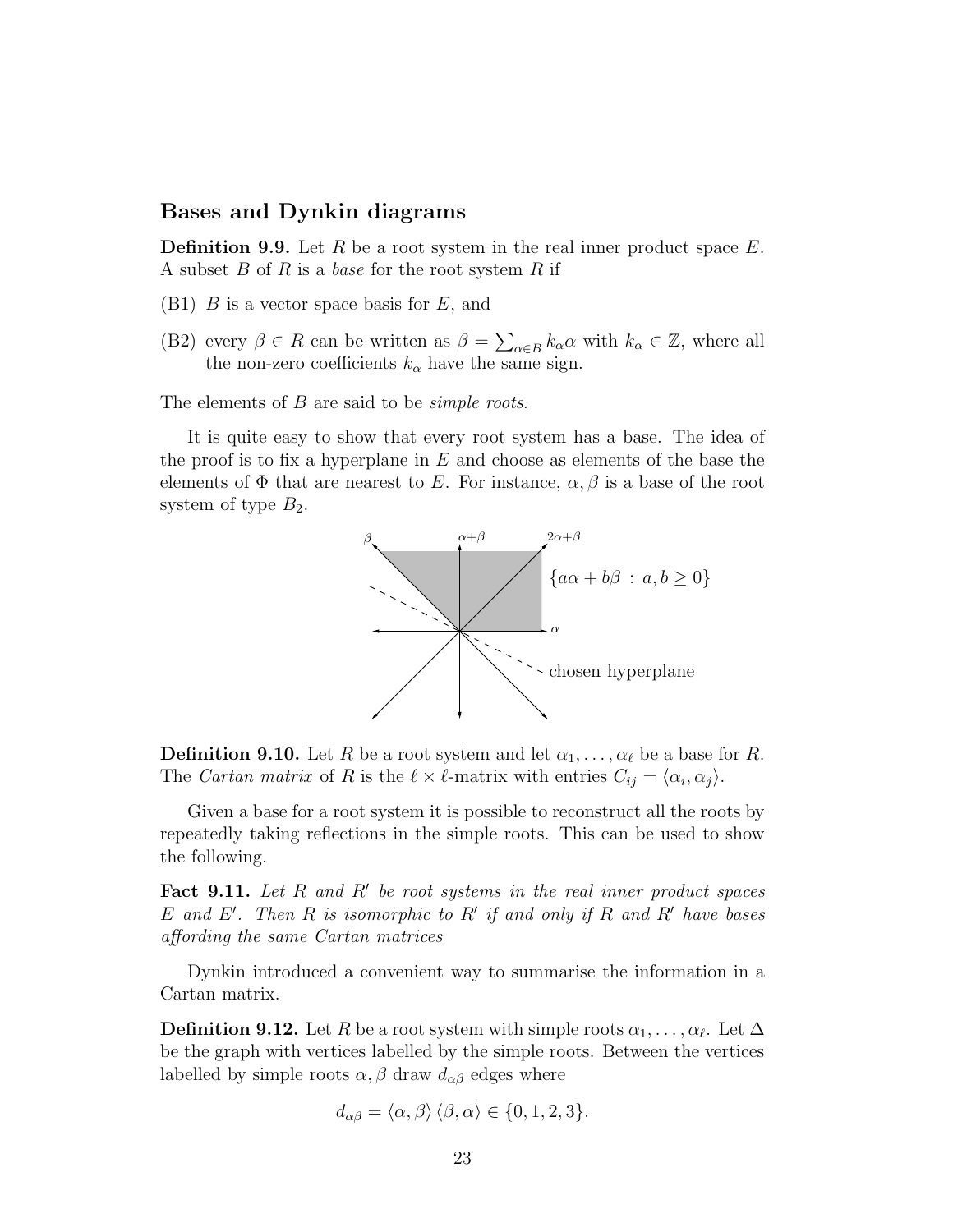If  $d_{\alpha\beta} > 0$ , which happens whenever  $\alpha$  and  $\beta$  have different lengths and are not orthogonal, draw an arrow on the edge pointing from the longer root to the shorter root. The graph  $\Delta$  is the *Dynkin diagram of R*.

Lemma 9.13. A root system is irreducible if and only if its Dynkin diagram is connected.

So to classify root systems up to isomorphism it is enough to classify the connected Dynkin diagrams. Unfortunately there won't be time to do this in lectures. A nice account is given in §2.5 of Lectures on Lie groups and Lie algebras by Carter, Segal, Macdonald. The result is as follows:

Theorem 9.14. Given an irreducible root system R, the unlabelled Dynkin diagram associated to R is either a member of one of the four families



where each of the diagrams above has  $\ell$  vertices, or one of the five exceptional diagrams